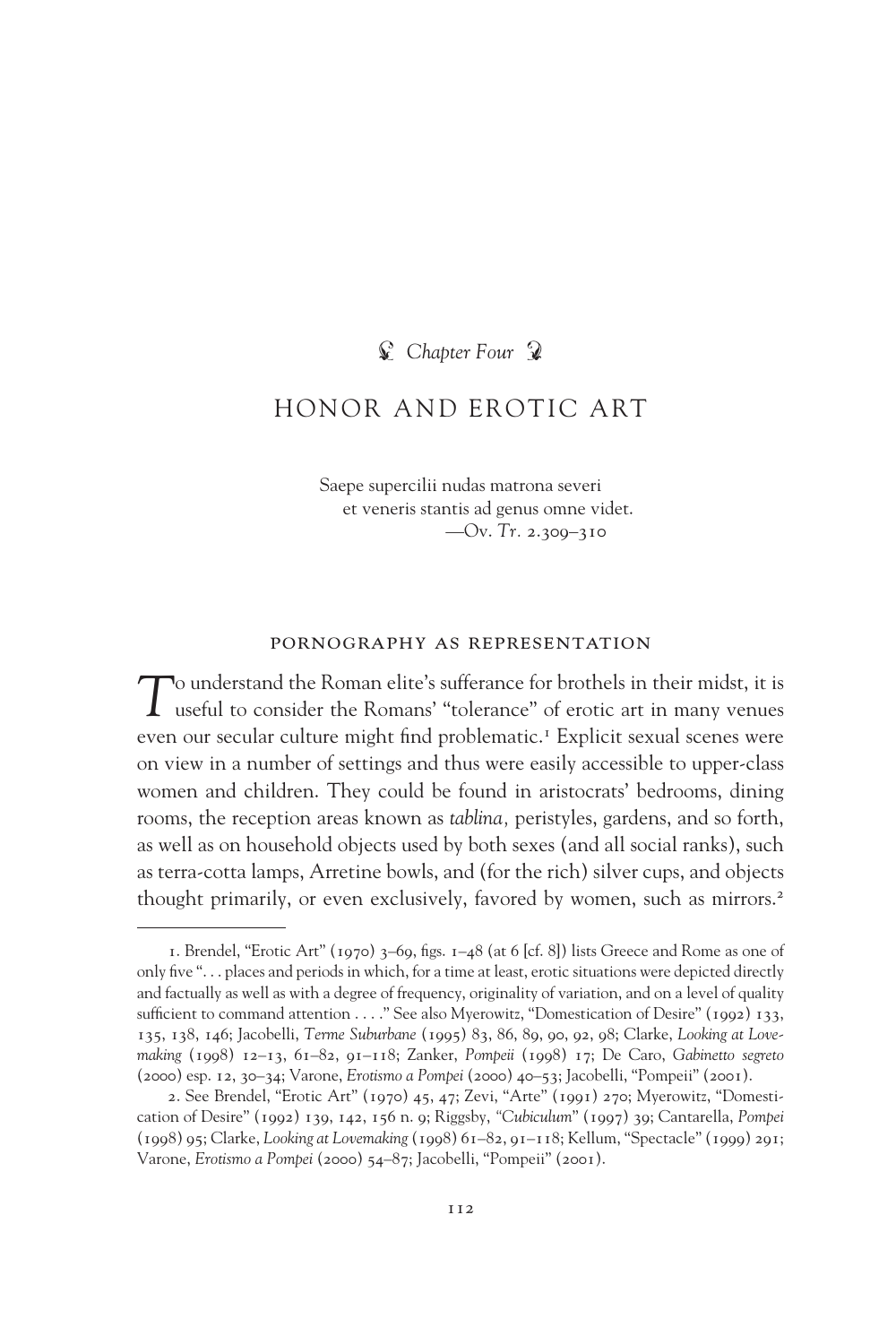Some matrons were not averse to having themselves represented as nude exemplars of Venus, a practice that seems to have resonated differently for the Romans than it might for us.3

The preceding paragraph reflects what has been the common opinion about Roman erotic art. Very recently, Pietro Guzzo and Vincenzo Scarano Ussani have raised an important qualification to this view, arguing that a distinction should be drawn between the location of paintings of actual persons (i.e., nonmythological) engaged in explicit lovemaking and that of allusive and/or mythological depictions of sex. The first type of representation, they assert, could be found in the brothel, or other public establishments where sex was sold, and the slave quarters of private houses, or at least at some remove from the master's quarters, while the second could be found almost anywhere else, including the master's living and reception rooms in private houses.4

There are, of course, exceptions found for example in bedrooms of the master's family, as the authors acknowledge.5 A quibble also arises over whether the distinctions drawn among these rather complex categories are always as clear in fact as they are in theory.6 A similar point holds for the classification of room types. Not all *cubicula*, for example, were created equal; one belonging to an emperor might be a fairly public place. So much is I think taken for granted by Suetonius when he writes of Tiberius's enthusiasm for a painting by Parrhasius depicting Atalanta fellating Meleager: ". . . not only did he display it, but he even enshrined it in his *cubiculum*" (". . . non modo praetulit, sed et in cubiculo dedicavit").7

Particular difficulties arise when Guzzo and Scarano Ussani draw a direct connection between the erotic art found in the *apodyterium* of the Suburban

<sup>3.</sup> D'Ambra, "Calculus of Venus" (1996) 222, 225, 229, who (at 219–20) points out, citing Larissa Bonfante, that in these instances ". . . Venus's nudity is worn as a costume . . . that replaces rather than reveals the body of the deceased."

<sup>4.</sup> Guzzo and Scarano Ussani, *Veneris figurae* (2000) 25–35. A summary of their argument is found at Guzzo, "Quadretti erotici" (2000) 42–47.

<sup>5.</sup> Guzzo and Scarano Ussani, Veneris *figurae* (2000) 29. See also app. 2 of their book, in which Antonio Varone discusses the decorative program of a house recently excavated in *Insula* 9.12, where a single *cubiculum* shows three types of erotic painting—allegorical, mythographic, and explicit/nonmythological: see esp. 64–65.

<sup>6.</sup> The authors appear to recognize this difficulty: Guzzo and Scarano Ussani, *Veneris figurae* (2000) 48. Note Varone's division of erotic art into three types in n. 5. Cf. Clarke, *Looking at Lovemaking* (1998) who distinguishes between scenes of explicit lovemaking on one side and depictions of phalluses, mythological encounters, and dinner parties on the other (12–13), but does not omit from consideration, for example, representations of Priapus and Hermaphroditus (48–55; cf.  $174-77$ ).

<sup>7.</sup> Suet. *Tib.* 44.2. On this passage, see Riggsby, "*Cubiculum*" (1997) 39–40.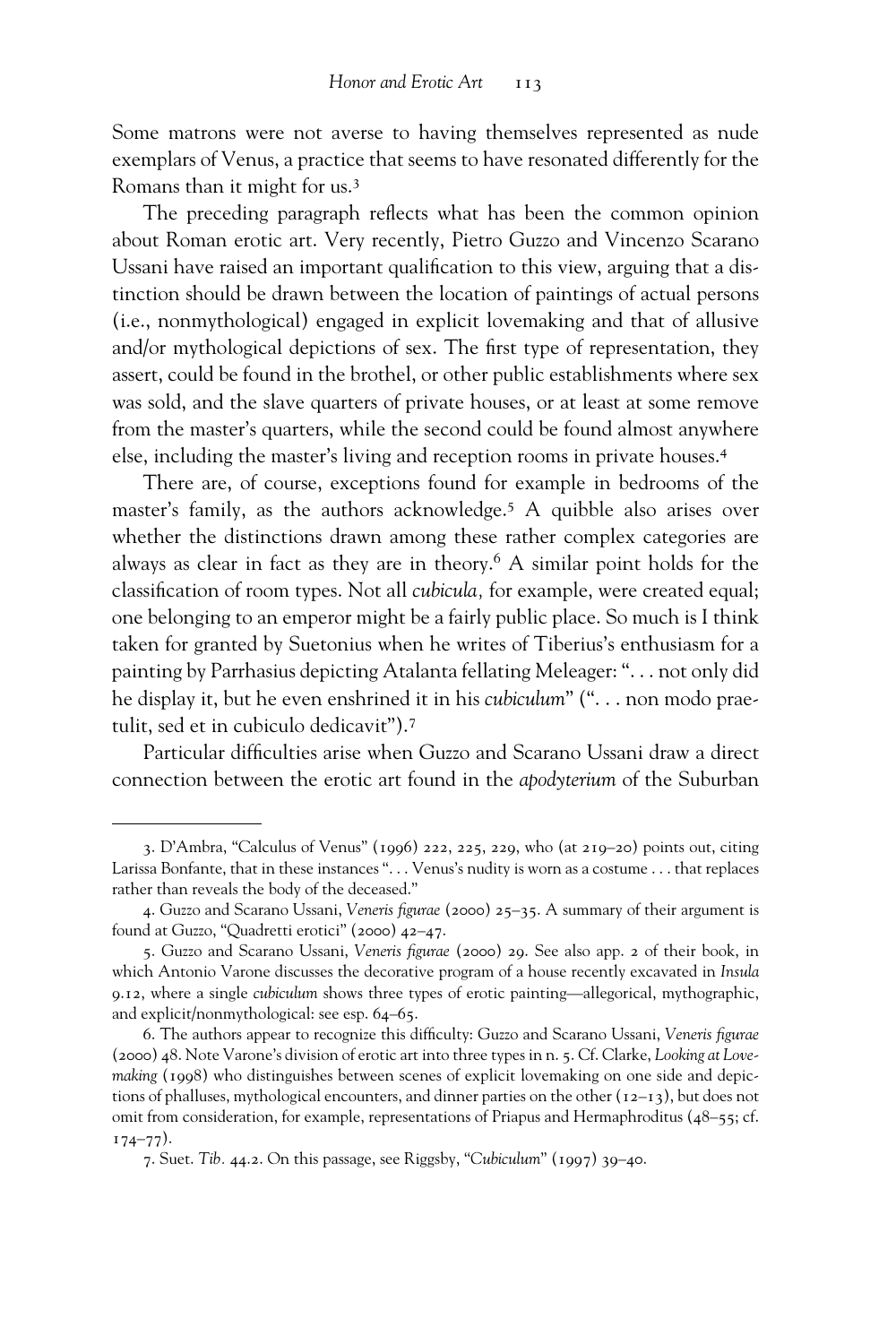Baths at Pompeii and the sale of sex there.<sup>8</sup> It is highly debatable whether prostitution was practiced *in situ,* that is, in the changing room itself.9 Another difficulty with their argument is the erotic art in question may have been intended to inspire mirth in its viewers, rather than serve a primarily pornographic function.<sup>10</sup> It has even been argued that the function of the various sexual acts depicted in these paintings, which we know were positioned above the rows of wooden boxes that held the bathers' clothing, boxes which were themselves represented on the wall, was mnemonic, that is, the paintings served to help the bather remember where to look after bathing.<sup>11</sup>

Another difficulty with the general argument of Guzzo and Scarano Ussani is with the explicit sexual representations found on objects, and not walls. It is very unlikely these were solely used outside the master's quarters in private houses and thus undermine to some extent arguments about wall decoration. Finally, there is a scene of the type the authors identify as allusive on the wall of the Purpose-Built Brothel (see fig. 10), which suggests, of course, that this type of representation—as well as the more explicit kind—was considered appropriate for the brothel.<sup>12</sup>

In fact, the paintings from the Purpose-Built Brothel nicely illustrate some of the problems and possibilities raised by the location and presumed purposes of Roman erotic art (for a sample of these, see figs.  $7-\text{I}$ ). The graffiti reveal that the clientele were lower-status males.<sup>13</sup> Aside from a representation of Priapus, there were seven erotic *tabellae* on the inside walls of the main passageway downstairs, six of which are still legible. Of these, four depict various

12. As the authors acknowledge, the presumably erotic content of the panel at which the lovers gaze does not remove the anomaly of a non-explicit representation of lovers on the wall of a brothel. Guzzo and Scarano Ussani, *Veneris ‹gurae* (2000) 43. According to Helbig, *Wandgemälde* (1868) 371, the panel, now no longer visible, showed an erotic coupling ("Symplegma"). One is tempted to adapt the authors' own explanation for the appearance in the brothel of a wall painting that is purely decorative or mythographic and nonsexual in nature, namely that it was aimed at encouraging clients to imagine the ambience as upper-class: 50–51. See also chaps. 7, 8, and 10.

13. See Clarke, *Looking at Lovemaking* (1998) 199.

<sup>8.</sup> Guzzo and Scarano Ussani, *Veneris figurae* (2000) 17–25. See photographs 13–17.

<sup>9.</sup> See my discussion of this difficulty in app.1. To be sure, there is a "more likely" candidate for a brothel among the upstairs apartments: see no. 32 in the catalog.

<sup>10.</sup> See the discussion in Clarke, *Looking at Lovemaking* (1998) 212–40; also now Clarke, "Laughing" (2002).

<sup>11.</sup> Jacobelli, *Terme Suburbane* (1995) 99. The fact that the painted versions of the clothing boxes were themselves numbered is no argument against this view. In many modern multilevel parking garages, the levels are not only numbered but color-coded as well. A variety of erotic representations presumably would serve at least as well as different colors as a mnemonic device.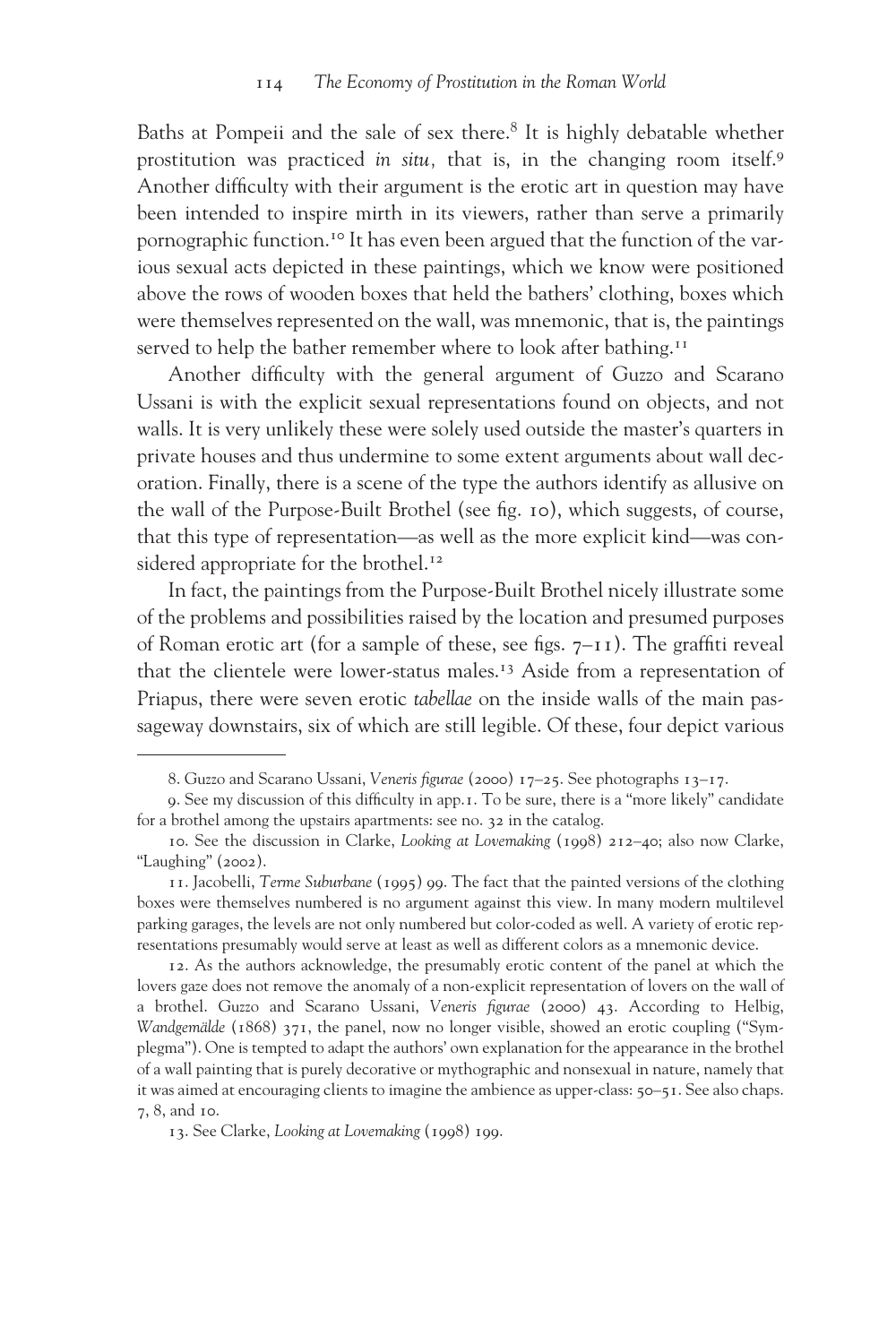explicit acts of lovemaking in action, another a moment immediately preceding penetration, and the sixth a couple reclining on a bed, gazing at a *tabella* that was presumably erotic but is now illegible (fig. 10). Though much detail is lost, we can see that the beds in the paintings are richly furnished and at times accompanied by other elegant pieces of furniture, such as lampstands, that contrast dramatically with the austere trappings of the brothel itself. What was marketed to the lower-class clients of this establishment then was not simply sex, but a fantasy of sex that included companionship, comfort, and culture, an image of elite sexuality that might embrace an affair with a *hetaira,* an adulterous liaison, or at any rate the seduction of a higher-status woman.<sup>14</sup> In this way, the art of the brothel established a frame of reference that reached beyond the brothel and venal sex, which is an important reason why we should not be surprised to find such art in nonbrothel settings.

Similar considerations may have been at work with the so-called *spintriae,* the small bronze or brass tokens produced in the latter part of the reign of Tiberius (i.e., in the years  $A.D. 22-37$ ) that depict explicit sexual scenes.<sup>15</sup> The erotic activity portrayed on these objects takes place within the context of lavish interior decorations that include expensive-looking furniture and generous amounts of drapery. The point is evidently to suggest a high degree of luxury and sexual pleasure.16 Do these tokens depict a brothel? A fantasy of a brothel? An upper-class *domus*? Part of an upper-class *domus* converted into a private "sex club?"17 The very indeterminacy of the locale supports the argument made here, namely that the erotic associations of the brothel were a moveable feast.

That may not exhaust the implications of brothel-art, however. It is likely that not all of the brothel's clients reacted to these paintings in exactly the same way on every visit. Would it make a difference whether the customer was there for the first or the fiftieth time? Whether he was drunk or sober? Whether he was there on his own or in the company of his pals? It is obvious

<sup>14.</sup> This idea is developed from the cogent analysis of Clarke, *Looking at Lovemaking* (1998) 202.

<sup>15.</sup> Buttrey, "*Spintriae*" (1973) 52, points out that the term is modern. See Buttrey, 57, for the dates. The date and purpose of these tokens are controversial, but the better opinion is that they are Tiberian and were used as gaming pieces (rather than to pay for sex in a brothel: chap. 3); for different points of view see, besides Buttrey, Simonetta and Riva, *Tessere* (1981); Bateson, "*Spintriae*" (1991); Jacobelli, *Terme Suburbane* (1995) 70–74; Clarke, *Looking at Lovemaking* (1998) 244–47; Jacobelli, *Spintriae* (2000).

<sup>16.</sup> See Buttrey, "*Spintriae*" (1973) 58.

<sup>17.</sup> See chap. 5.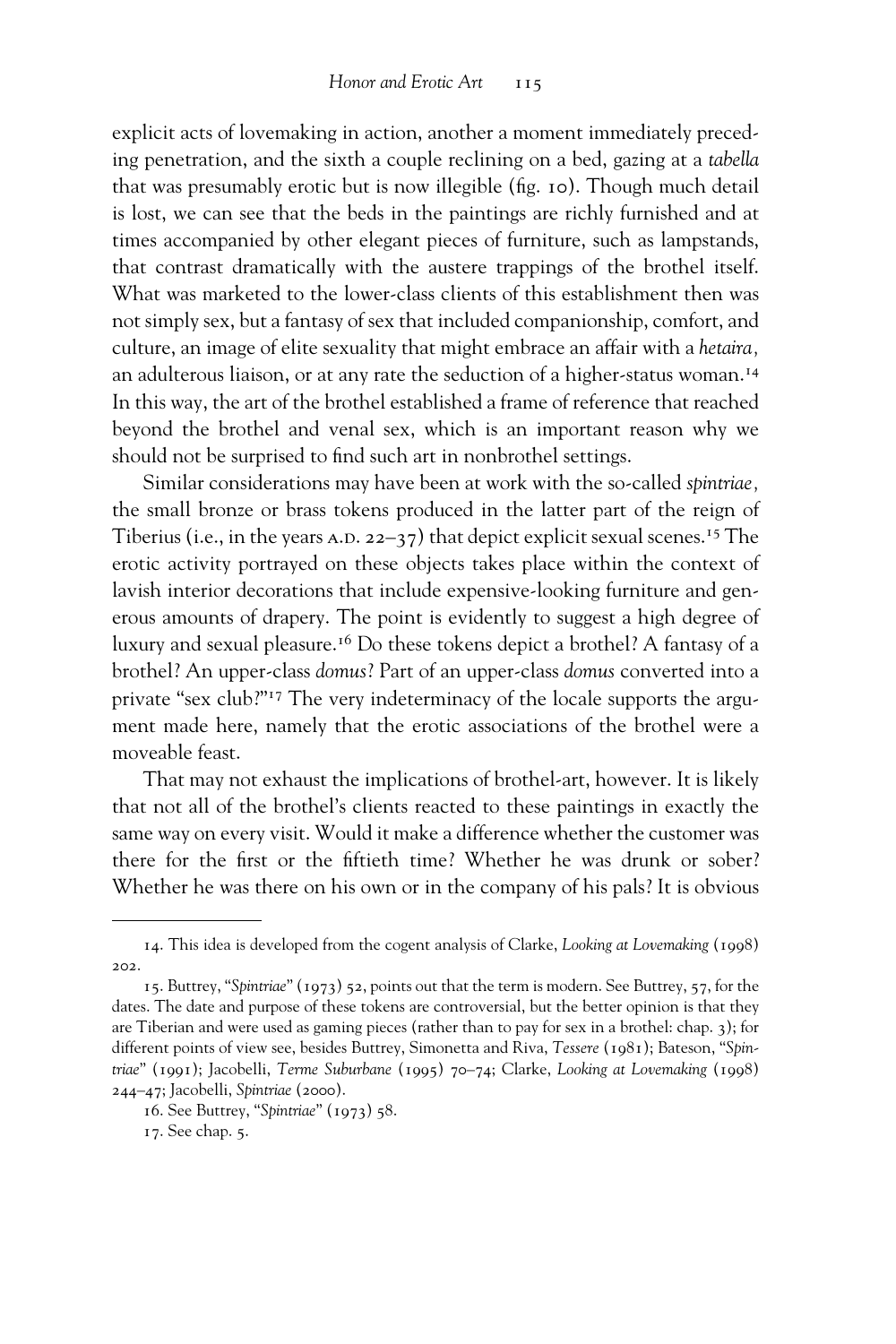that we lack the evidence to answer these questions directly. All the same, a caution against assuming a unique, unequivocal response to this art comes from an unlikely source, the same Purpose-Built Brothel in the *modern* setting of ancient Pompeii.

The site of the excavations at Pompeii is without doubt one of the most visited archaeological venues in Italy, Europe, and the planet. And it is no exaggeration to cite the Purpose-Built Brothel, the good old "*Lupanare,*"as one of its most popular attractions. Almost every day of the year, hundreds of tourists of diverse nationalities troop in after their guides to gape slack jawed at the *cellae,* the paintings and, if they are especially observant, the remains of the graffiti, perhaps adding one or two specimens of their own before departing. Few will doubt that the place sees a lot more traffic as a museum of a brothel than it ever did in the days before Vesuvius, when it was still an actual brothel. If Pompeii were Disney World, the Purpose-Built Brothel would be its Space Mountain.

The modern tourist's typical reaction to the erotic art of the brothel is laughter and lots of it. This holds true, in my experience, across lines of gender, age (among adults), and nationality. This laughter stands in direct contrast to the solemn, or mock-solemn, intonations of the guides, who are often busy trying to convince the visitors that the paintings were used to overcome a language barrier between the local prostitutes and their clients from overseas, as if prostitutes confronting this difficulty ever are or have been compelled to rely upon such visual aids. The explanation invariably delights the tourists, many of whom have been struggling with a language barrier all day long. No one thinks to ask how the painting of the couple gazing at a *tabella* figures into the Specialties of the House.

My survey is hardly scientific, of course. Other possible responses, ranging from sexual excitement to tacit condemnation, cannot be ruled out simply because they go unnoticed. Some visitors may laugh to mask their discomfort. Most importantly, like all other evidence of a comparative nature, modern reactions cannot be probative, only suggestive, for ancient Rome. But they do suggest that sexually explicit art, when viewed in public by groups of people, can seem ridiculous. We do not have to resort to absurd theories of biological determinism to admit the possibility that some Roman visitors to the Purpose-Built Brothel may have reacted in much the same way. If this was the case, the most interesting result would be that the art of the Suburban Baths, for all its over-the-top quality, differs in degree rather than in kind from the art of the Purpose-Built Brothel, making a connection between the two places more likely, though still, I very much regret to say, elusive in terms of hard proof.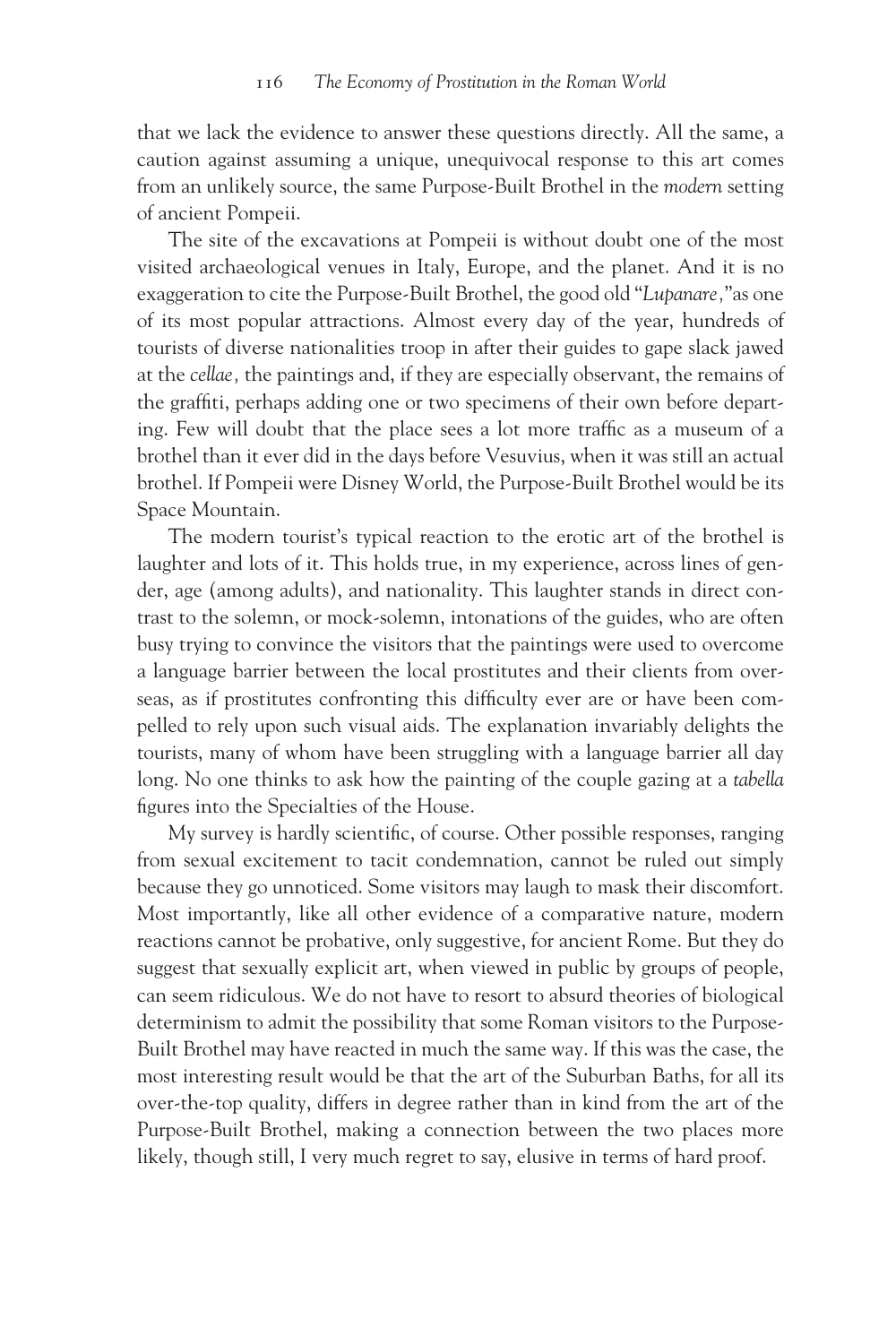Two important points emerge from this discussion. The first is there are enough exceptions and qualifications to the thesis offered by Guzzo and Scarano Ussani to show that both "explicit" and "allusive" examples of erotic art may be found in a variety of locations. Thus the arguments both for the near-universality and broad definition of erotic art in a Roman context still retain their validity. All the same, Guzzo and Scarano Ussani have certainly succeeded in showing a tendency or preference for explicit sexual representation in the context of the brothel. They usefully encourage us to take seriously the pornographic content of erotic art or at least some of it. The distinction they make between art on the walls of the master's own living and reception areas and art on the walls of slave quarters and the like has, despite the qualifications offered here, its attraction, because it builds on a foundation for an improved understanding of the articulation of space within the aristocratic house already laid down in the scholarship.18 The validity of their conclusion that here too, within aristocratic houses, brothels operated is evaluated in chapter 5. For now, we might observe that the lower-class idea of elite sex on view in the Purpose-Built Brothel meets its mirror image in upper-class fantasies of the brothel that appeared in some of the grander Pompeian *domus.* What mediated between these class-differentiated settings were explicit, and even sometimes allusive, depictions of lovemaking.

Roman erotic art seems then to have been almost universal both in its placement and in its appeal. Public venues where respectable persons of both sexes might congregate, such as baths, offer some of the most lurid, or interesting, examples, depending on one's point of view. Phallic lamps, made of terra-cotta and bronze, hung from the facades of shops, lighting the public streets. This practice seems practically to have been universal at Pompeii.<sup>19</sup> There was no difference in content, only, at times, quality, between representations in public places (including brothels) and in private houses, which seem to have derived their erotic material from the same sources.<sup>20</sup> The Romans evidently had no concern about keeping sex out of the home and recreational centers and in the brothels or art museums where we might think it belongs. I might also mention here the evidence for penis-shaped drinking vessels, as well as baked goods shaped like male and female genitalia, though I doubt that these particular items, especially given the literary context in

<sup>18.</sup> Essential here is Wallace-Hadrill, *Houses and Society* (1994).

<sup>19.</sup> See Spano, "Illuminazione" (1920) 17–18, 25–27.

<sup>20.</sup> See above all Jacobelli, *Terme Suburbane* (1995) 83.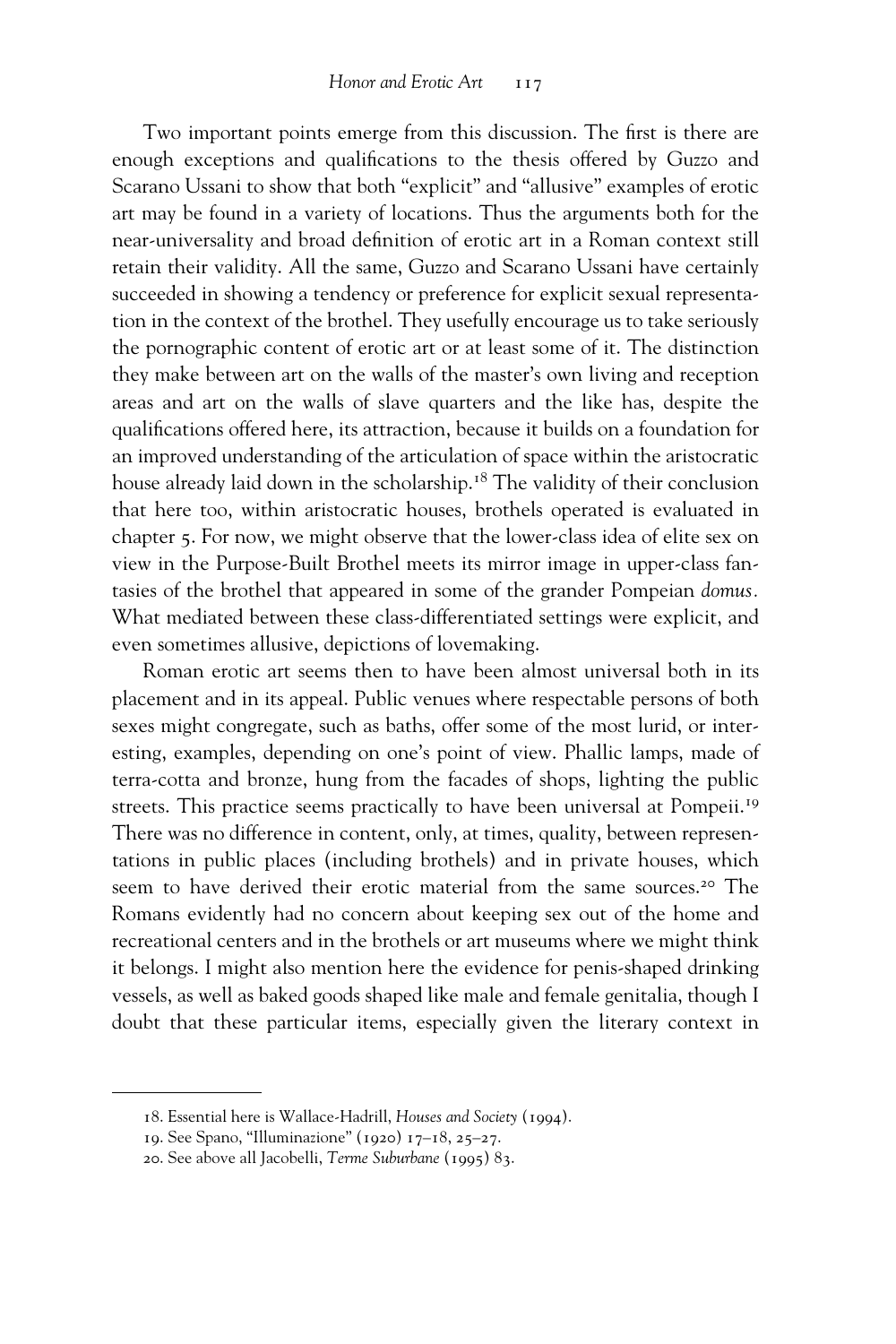which they are mentioned, were as commonly distributed in homes as the other erotica discussed here.21

What did these representations mean to the Romans? The best answer is that more than one response was possible, not only for different persons, but also for the same viewer.<sup>22</sup> Romans found erotic art stimulating in more than just the obvious sense. This art possibly functioned as an aphrodisiac; a didactic paradigm; an expression of humor, above all sexual satire; a display of wealth and/or culture, especially Greek culture, which was highly prized by the elite; or merely as decoration.23 So it is reductionist, for example, to view wall paintings in a brothel as a sort of pictorial menu of the specialties of the house.<sup>24</sup> It is equally simplistic to assume that erotic art in the changing room of a public bath solely functioned as a mnemonic device, an assumption that excludes other possible reactions.<sup>25</sup> Of course any reaction, not just one of a sexual nature, might well be attenuated by the length of time a painting remained on the wall.

This last point inspires a note of caution regarding the erotic wall paintings in the *apodyterium* of the Suburban Baths in Pompeii (figs. 13–17). We know that toward the end of the city's life these were painted over with nonerotic representations.<sup>26</sup> It is tempting to attribute this change to the arrival of a new owner with different tastes, an owner who was perhaps a bit of a prude or highly sensitive to the moralizing politics of the Flavian dynasty.<sup>27</sup> But perhaps the art was painted over because it had been visible long enough to lose its power to inspire mirth, to arouse, or to help an addled bather recover clothing left in the changing room. For this reason, we cannot assume the disappearance of the paintings meant the Suburban Baths no longer functioned as a brothel.

<sup>21.</sup> For penis-shaped drinking vessels, see Iuv. 2.95; *HA Pertinax* 8.5. For baked goods in the form of genitalia, see Petron. 60.4; Mart. 9.2.3, 14.70(69).

<sup>22.</sup> Jacobelli, *Terme Suburbane* (1995) 100. Clarke, *Looking at Lovemaking* (1998) esp. 212–40, is admirably sensitive to the possibility that the gender of the viewer affected the response to the art. See now Clarke, "Laughing" (2002).

<sup>23.</sup> See Myerowitz, "Domestication of Desire" (1992) 135, 137, 138, 148, 149, 151; Jacobelli, *Terme Suburbane* (1995) 88–90, 99; Cantarella, *Pompei* (1998) 95; Zanker, *Pompeii* (1998) 20, 23, 32, 35, 37, 139–40; De Caro, *Gabinetto segreto* (2000) 25–26, 34; cf. Brendel, "Erotic Art" (1970) 58, 64.

<sup>24.</sup> So Jacobelli, *Terme Suburbane* (1995) 100 n. 8, rightly emphasizes. For the view I criticize, see Dierichs, *Erotik* (1997) 74.

<sup>25.</sup> So Scarano Ussani, "*Lenocinium*" (2000) 260–61, rightly argues.

<sup>26.</sup> Jacobelli, *Terme Suburbane* (1995) 78–80. See, in particular, fig. 15.

<sup>27.</sup> See Jacobelli, *Terme Suburbane* (1995) 80–82; Scarano Ussani, "*Lenocinium*" (2000) 262; Clarke, "Laughing" (2002) 154.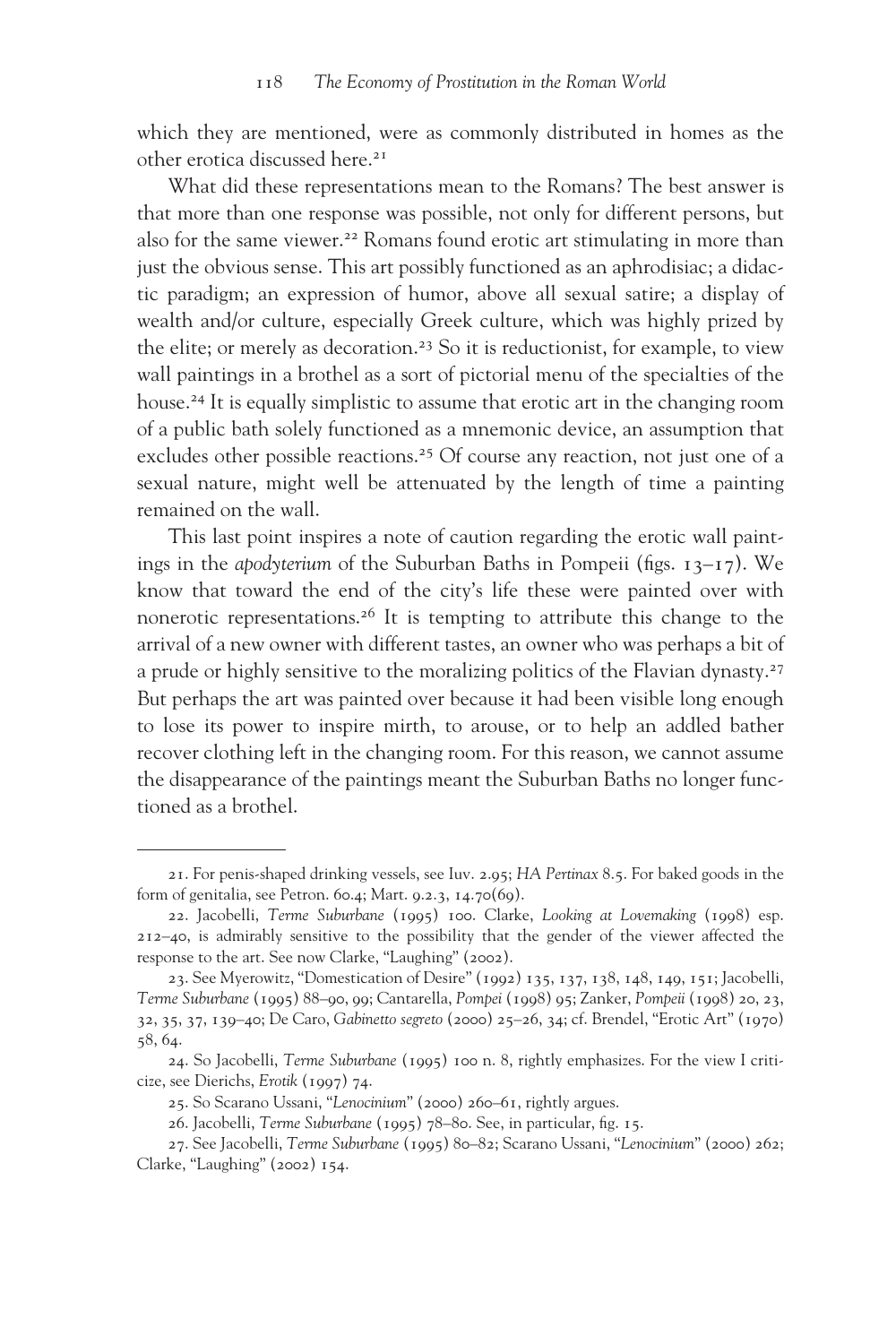Pornography is just one element, then, of erotic art. Given the multiple purposes we can trace for Roman art of this kind, we might more profitably view its role in terms of a spectrum, with its presence stronger or weaker in various contexts rather than always simply present or absent. We must keep in mind, however, that perceptions of this role may well be conditioned by the gender and status of the viewer, as well as by other factors. We cannot, by the same token, be certain of distinguishing pornography from art and literature overall.28 Crucial for our purpose is the point that, where pornography is most in evidence, so is prostitution, or the idea of it.

#### things seen and heard

One might object that what I am talking about here is a matter of art and not of life.29 We cannot simply assume that our notion of erotic art is identical to that of the Romans or that the impact of erotic representations was not informed, or even diminished, by packaging in a Greek cultural format.30 But this is precisely my argument. Roman ideas about what is objectionable may differ radically from our own. There is a famous anecdote wherein Livia dismisses any possible injury to her sense of shame through an inadvertent glimpse of some naked men, who were evidently prisoners of war, because she regarded them as though they were statues.<sup>31</sup> The incident makes for a good point.32 Prostitutes soliciting in the streets were not typically nude and/or engaged in sex.33 In other words, the erotic art of the Romans tended to be

<sup>28.</sup> See Sullivan, *Politics of Sex* (1997) 76, 79.

<sup>29.</sup> It is worth noting that live sex shows, often performed in private houses, may have helped bridge whatever gap existed between "art" and "life": see Jacobelli, *Terme Suburbane* (1995) 100–101. Cf. Tiberius's multimedia approach at Capri: Suet. *Tib.* 43.2. Kondoleon, "Timing Spectacles" (1999) usefully describes the importation of "public" themes into domestic contexts. More discussion of the erotic element in this regard would be welcome.

<sup>30.</sup> See the remarks of Jacobelli, *Terme Suburbane* (1995) 98–99; Clarke, *Looking at Lovemaking* (1998) 12–13, 19, 55; Varone, *Erotismo* (2000) 14–27.

<sup>31.</sup> Dio (in Xiph.) 58.2.4.

<sup>32.</sup> The Livia anecdote also implies the possibility of the opposite attitude. A respectable woman might be expected to display outrage at such a sight. Significantly, however, Livia does not react in this way. Livia, to be sure, was a model, ethical and otherwise, for Roman women: see Purcell, "Livia" (1986); Barrett *Livia* (2002) esp. 123–27, 143, 159. In this passage, she is praised for setting a standard others were meant to follow.

<sup>33.</sup> The nudity of prostitutes seems more characteristic of the brothel itself: see chap. 2. In a passage discussed in the text below, Ovid describes matrons as "often" (*saepe*) gazing upon "naked" (*nudas*) prostitutes in public: *Tr.* 2.309–10. *Nudus,* of course, can mean "scantily clad": Fagan, *Bathing in Public* (1999) 25. The latter would seem to be the preferred translation, though my argument would be strengthened if the prostitutes were, in fact, nude.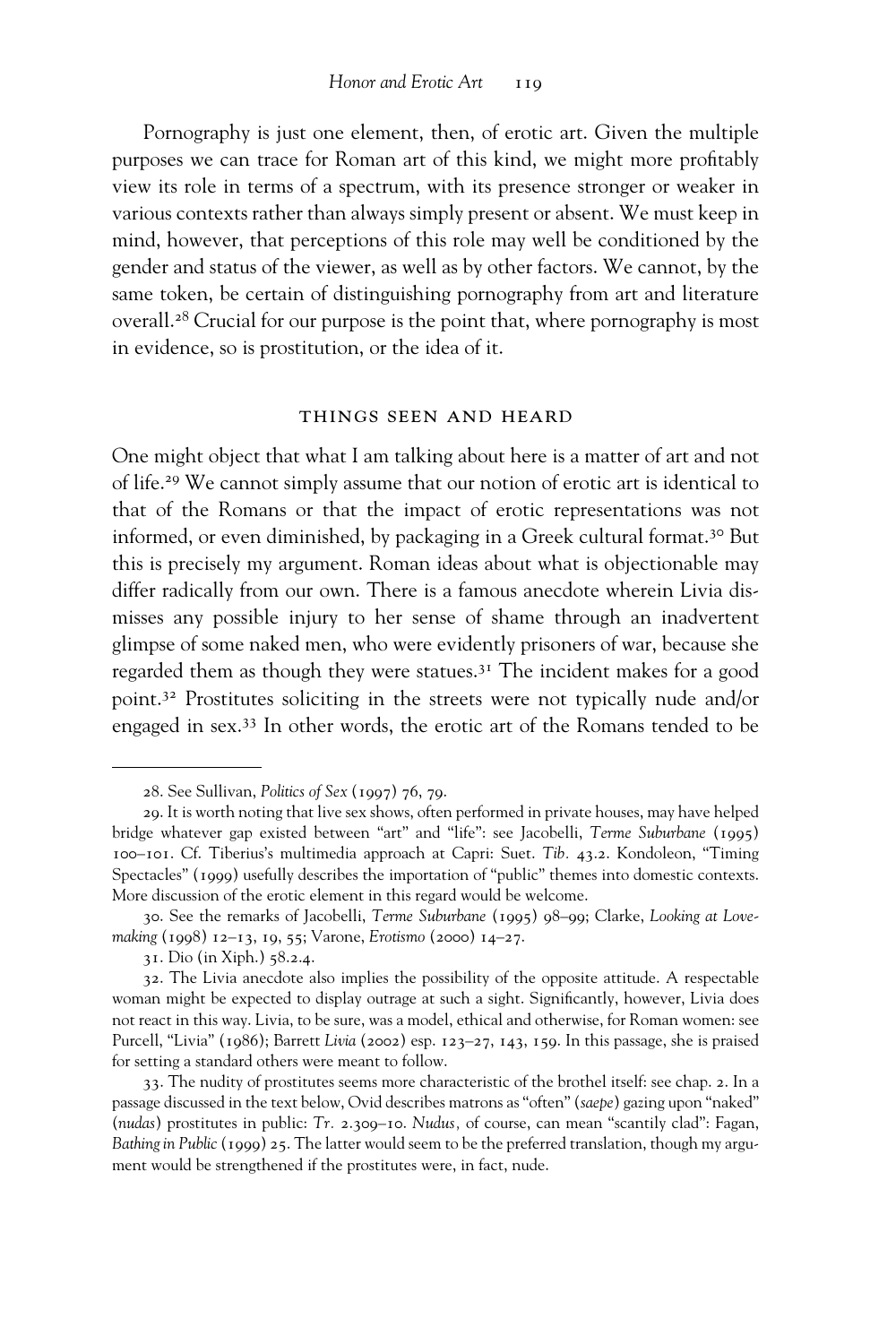much more explicit than their public sexual behavior.34 More importantly, Livia's reaction suggests that the respectable Roman woman chose to see what she wished to see and no doubt taught her children to do the same.35

In an apologetic strain, Ovid relates how the Vestal's gaze was untrammelled by the appearance of prostitutes:

Ov. *Tr.* 2.309–12: saepe supercilii nudas matrona severi et veneris stantis ad genus omne videt. corpora Vestales oculi meretricia cernunt, nec domino poenae res ea causa fuit.

*Many a time a matron of stern brow catches sight of women clad scantily, prepared for every sort of lust. The eyes of a Vestal behold the bodies of prostitutes, nor has that fact been a reason to punish their owner.* 

It is important to recognize that the poet is concerned here with defending himself against a charge of encouraging adultery in his *Ars Amatoria,* arguing first that the work was explicitly intended only for prostitutes, next (in implicit admission of the weakness of the prior argument?) that it is after all no offense (*facinus*) to read erotic verse, only to act on it.36 Ovid clearly suggests here that the Vestal, as a model of probity, sets the standard with her demure reaction to the sight of prostitutes for everyone else with pretensions to respectability, including, Ovid hopes regarding his own case, the emperor Augustus himself.

We can certainly discern a tension here between the ideal of shielding Vestals from the sight of prostitutes and the practical impossibility of doing so.37 Indeed, Ovid at the very least might be thought to allude to a failed policy of moral zoning in this passage. The ideal of shielding Vestals is well supported by evidence from Seneca the Elder regarding physical contact between priestesses and prostitutes though it does not mention Vestals explicitly.38 In

<sup>34.</sup> For another sign of Roman sensitivity about public sexual behavior, see the rule attributed to Romulus that men should not be seen naked by women: Plut. *Rom.* 20.3. See also Seneca's complaint about *matronae* in see-through clothing: *Ben.* 7.9.5. This evidence helps explain the controversy over mixed-gender bathing: see below in the text and chap. 2.

<sup>35.</sup> Argued from the Roman mother's role in the moral education of her children, see Dixon, *The Roman Mother* (1988) 109–11, 117, 121.

<sup>36.</sup> Ov. *Tr.* 2.303–8.

<sup>37.</sup> I owe this point to Wallace-Hadrill, p.c.

<sup>38.</sup> Sen. *Contr.* 1.2.1, 3–5.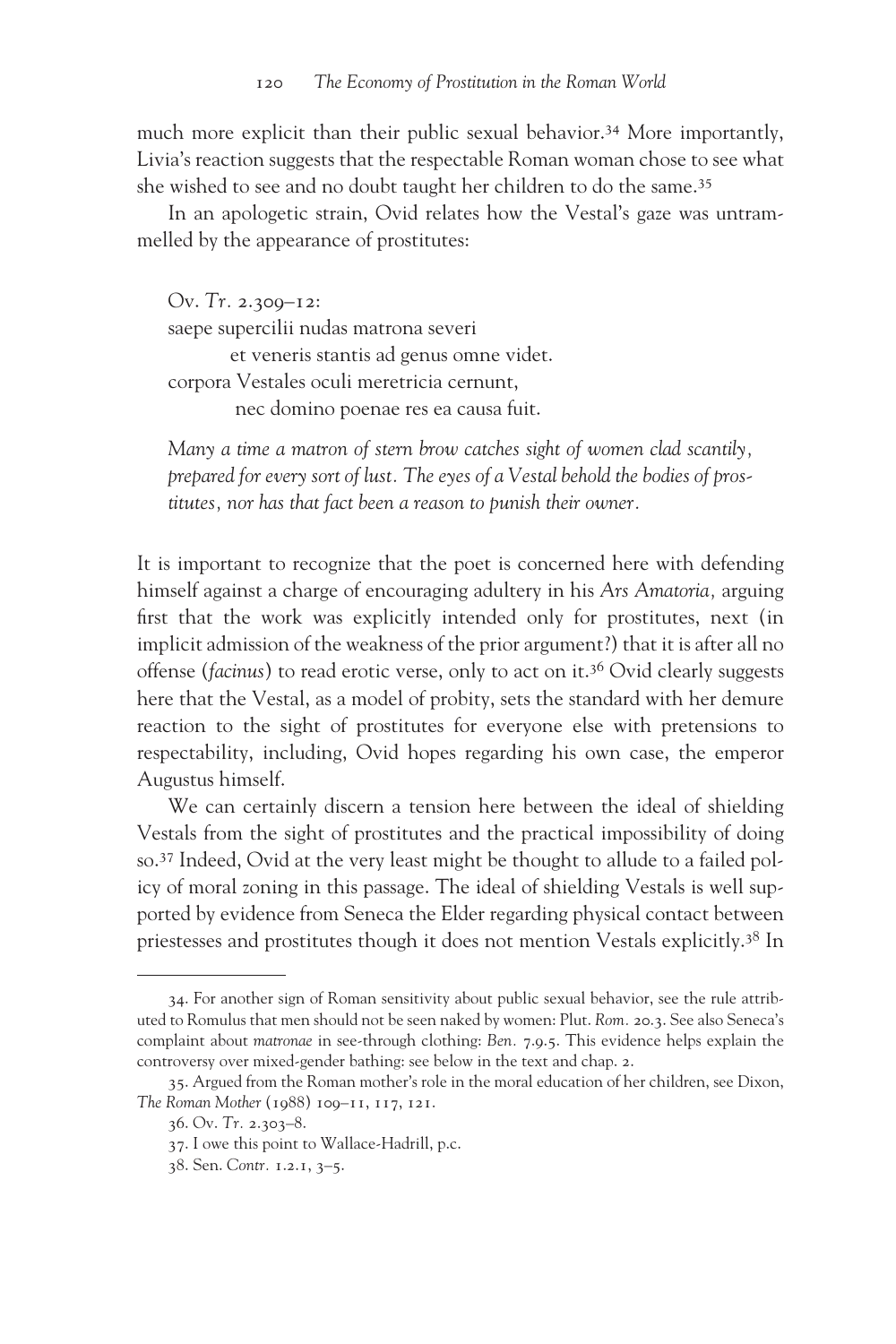my view, Ovid resolves the tension by showing that the moral contrast between pure Vestal and impure prostitute is actually enhanced by their (inevitable) physical proximity. It is worth noting that the matron precedes the Vestal in the comparison and that the matron, with her greater freedom of movement as well as her lesser, if still exalted, status, cannot have been held to the same ideal. There is thus no evidence of a policy in the passage, even of a failed one.<sup>39</sup> The Romans were of course fond of drawing the general moral contrast between respectable women and prostitutes, and this passage certainly belongs to that tradition.40

The point holds that prostitutes and brothels were invisible, at least ideally so, to members of the Roman elite, including women and children. What was not seen was also evidently not heard: we do not have evidence of complaints about the noise and violent behavior that must have been a feature of life in close proximity to brothels and even cribs, as we know a few stately Pompeian townhouses were. Even if we can correctly assume that brothels as a rule were sturdily constructed, that is, fairly soundproof, a great deal of the noise generated by clients who were singing, fighting, and so forth would have spilled out onto the street.<sup>41</sup> Complaints about noise, violence, and criminal behavior in and near brothels across historical periods are not at all rare.<sup>42</sup> Elite Romans did complain loudly and at length about the racket and disorder arising from other sources such as baths, which were much more respectable than brothels and therefore worthier of notice.43

Here is a sign that we are in a world foreign in important respects to our

<sup>39.</sup> For more on this theme, see chap. 5.

<sup>40.</sup> See McGinn, *Prostitution, Sexuality, and the Law* (1998) esp. 147–71.

<sup>41.</sup> See the evidence discussed in chap. 3.

<sup>42.</sup> See, for example, Bernstein, *Sonia's Daughters* (1995) 32, 151, 178–80; Karras, *Common Women* (1996) 15; Hershatter, *Dangerous Pleasures* (1997) 200, 211, 292–93, 298. For an interesting analysis of why neighbors of brothels find them so annoying, see Decker, *Prostitution* (1979) 348–49, 463. In light of this evidence, the absence of Roman evidence might seem remarkable and even incredible, but we should keep in mind that objections to noise from brothels were not universal in past times: see Hill, *Their Sisters' Keepers* (1993) 173. See also Mackey, *Red Lights Out*  $(1087)$  258.

<sup>43.</sup> See the complaints registered at Ramage, "Urban Problems" (1983) 81–83, 86; André, "Sénèque" (1994); Kardos, "*Épigrammes*" (2001) 210–11. For a catalog of urban noises, see Mart. 12.57 (cf. 9.68). On the racket generated at the baths, the lament by Sen. *Ep.* 56.1–2 is classic. See the remarks of Fagan, "Interpreting the Evidence" (1999) 29. The closest we get to an objection about noise from brothels is Juvenal's complaint about sleepless nights in *meritoria* (which may not refer to brothels at all): 3.234, unless this is meant as a double entendre suggesting that sleeplessness in a brothel had nothing to do with noise (so also perhaps Juvenal's *pervigiles popinae* at 8.158 and Propertius's reference to the "wakeful Subura" at 4.7.15). For the lack of nuisanceabatement rules, see chap. 5.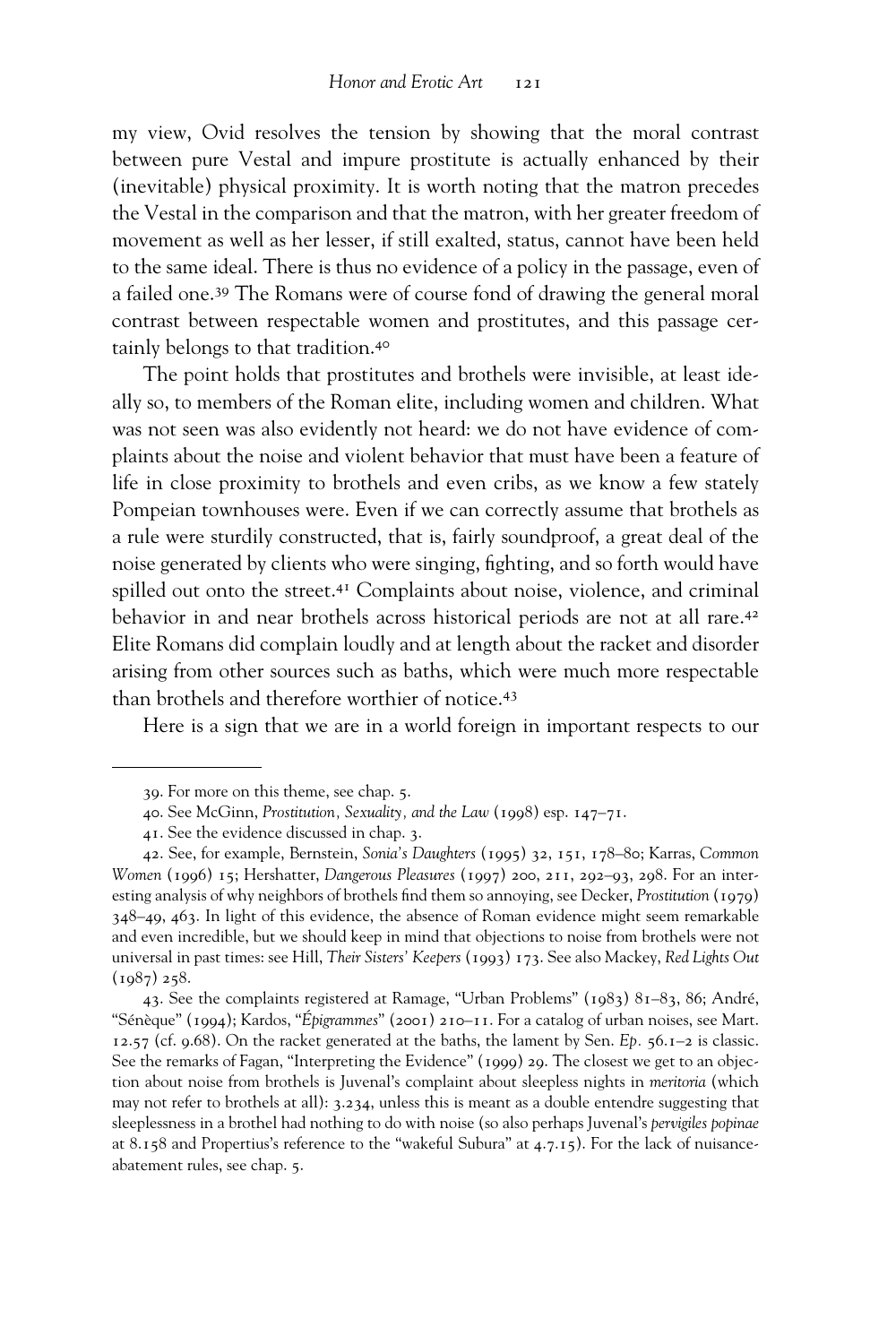own. The kinds of concerns that modern societies have with the location of brothels are familiar enough. These include falling property values, possible damage to the tax base of a locality, loss of business from tourists and conventions, and a perception that a town or neighborhood has become a haven for criminality of various kinds.44 None of these concerns had much resonance for the Romans.45

Baths are also relevant to the issue of public sexual behavior.46 Some Romans objected to the practice of men and women bathing together, encouraging some scholars to argue that mixed bathing occurred only in low establishments, that the only women who participated were prostitutes, that mixed bathing went in and out of fashion, and so forth. According to a recent study, attendance at such baths was, both at Rome and many other places, simply a matter of personal choice for women and for men.<sup>47</sup> A decision not to attend mixed baths was not necessarily a sign of prudishness.48 Slaves attending their masters and mistresses at the baths did not have a choice of course, but their presence raises the question of whether attendants of the opposite gender violated prescriptions against mixed bathing where they existed, were barred for this reason (or were supposed to be barred), were simply deemed invisible, or at any rate unseeing.49 This evidence seems too complex and discontinuous to argue for a policy of moral zoning.

To return to Ovid, we would not, naturally, expect such apologetics from the poet in his pre-exile career. Elegy in particular seems an ill-suited genre for raising this sort of issue. It is all the more suprising therefore to find that another elegist, Propertius, expresses a concern with the threat to morality posed by *obscenae tabulae:*

<sup>44.</sup> See Reynolds, *Economics of Prostitution* (1986) 52 (cf. 44).

<sup>45.</sup> Cf. the objections posed by neighbors to medieval German brothels, some of which resemble, some of which differ from, modern complaints: Schuster, *Freien Frauen* (1995) 305–7.

<sup>46.</sup> This paragraph is entirely indebted to Fagan, *Bathing in Public* (1999) 24–29. For more extensive discussion of this topic, see chap. 2.

<sup>47.</sup> Fagan, *Bathing in Public* (1999) 27, 29.

<sup>48.</sup> I understand Martial's coy warning about poetry full of naked men at the baths to be a joke meant to tease respectable women about their true proclivities: 3.68.1–4. The joke seems to apply equally to women who attended mixed baths and those who did not. For Martial and his female readers see the section below "Women and Children First."

<sup>49.</sup> On slaves at the baths, see the evidence collected by Fagan, "Interpreting the Evidence" (1999); Fagan, *Bathing in Public* (1999) 199–206.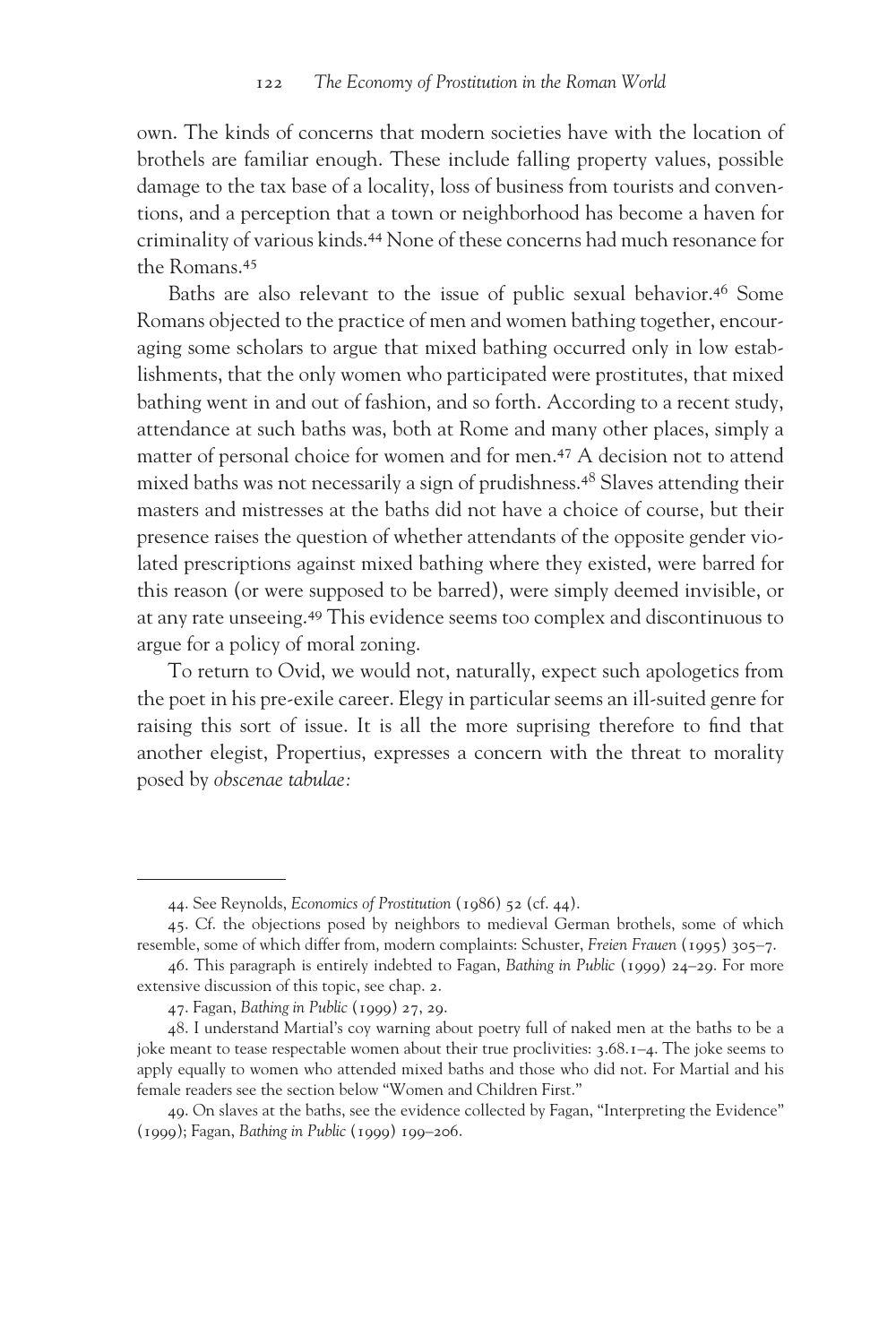Prop. 2.6.27-36:

Quae manus obscenas depinxit prima tabellas et posuit casta turpia visa domo, illa puellarum ingenuos corrupit ocellos nequitiaeque suae noluit esse rudis. ah gemat in tenebris, ista qui protulit arte orgia sub tacita condita laetitia! non istis olim variabant tecta figuris: tum paries nullo crimine pictus erat. sed nunc immeritum velavit aranea fanum

et mala desertos occupat herba deos.

*The artist who first painted erotic panels and placed obscene pictures in chaste homes was the one to corrupt the eyes of innocent/well-born girls and insist on acquainting them with his own depravity. Let him suffer in blindness, who with that skill of his rendered public sexual couplings that were hidden behind silent pleasure! The houses of our ancestors were not made elegant by those sorts of designs—in those days the walls were not painted with matter for moral criticism. But now spiderwebs veil the undeserving temple and weeds overgrow the abandoned statues of our gods.*

The text provides confirmation, if needed, that some Romans found erotic art sexually stimulating.<sup>50</sup> The poet may well be referring strictly to representations of adultery and not to erotic art in general as discussed here.<sup>51</sup> In any case, the fundamental difficulty in accepting this criticism at face value lies in taking the protestations of the self-professed expert seducer seriously—is he concerned about competition, for example? We might reasonably conclude that when we must rely upon an elegist to assert old-fashioned morality, the game is up.

Whatever the value of Propertius's evidence, we should focus our attention less on general moral sensitivities about erotic art and more on concerns about the art's impact on women and children.52 We might begin by asking the following questions: Was there a moral code of any kind in regard to these groups, and how well was this code enforced?

<sup>50.</sup> See also Ter. *Eun.* 583–90.

<sup>51.</sup> So Goold, *Propertius* (1999) 121 n. 17.

<sup>52.</sup> By *puellae,* Propertius is almost certainly referring to the love object(s) he constructs in his poems and not to children: see for example Wyke, *Roman Mistress* (2002) 46–77.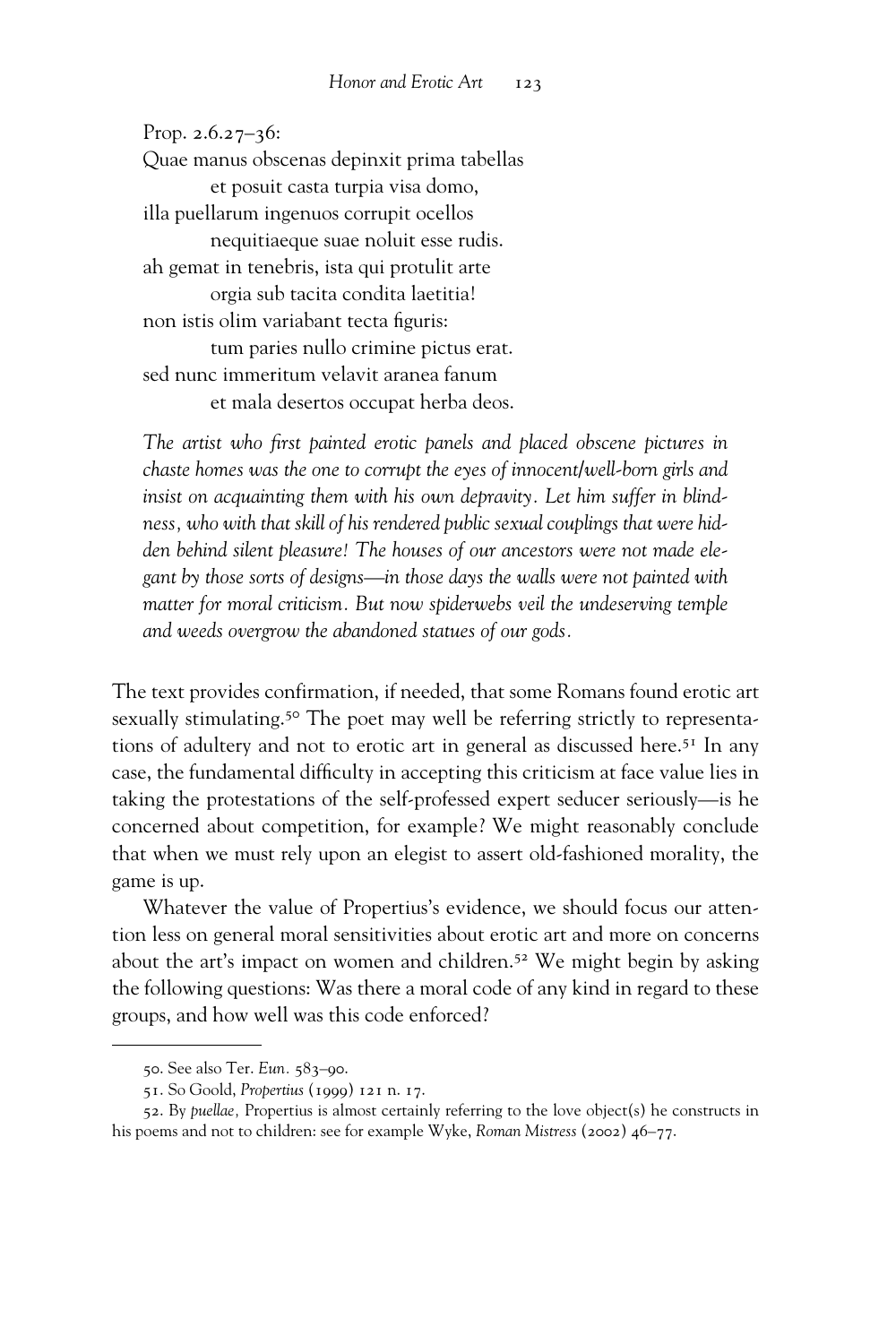### WOMEN AND CHILDREN FIRST

When we examine evidence suggesting that women and children should be shielded from obscene language, an interesting ambiguity arises. For children, some of our best evidence comes from Martial, a fact that should inspire caution, given that author's proclivity for flouting convention or at least for appearing to do so.53 In one epigram the poet defends his verses against the charge that they are *parum severi*, unfit for a schoolmaster to recite to a class.<sup>54</sup> At most this suggests a certain decorum ideally prevailed in the schoolroom. He also cites, as an absurdity parallel to that of cleaning up his poetry, the project of dressing prostitutes at the Floralia, where they danced in the nude, or otherwise assigning them the *stola,* the garb of the respectable Roman matron.55 We might argue that this shows he viewed prostitutes as "obscene." If so, the epigram helps establish the Romans' casual acceptance of "obscenity" in public venues.56

The reference to the Floralia hearkens back to the dedication in Martial's first book, where the epigrammatist rejects as a reader the person who is "ostentatiously prudish" ("ambitiose tristis").57 His ideal readership, Martial states, are the spectators at the Floralia, which would include everyone, except the "ostentatiously prudish" Cato. "Let Cato stay out of my theater or, if he does come, let him watch."58 In the event that Cato was converted, there would be no one left to object or to exclude.

In another poem Martial praises Cosconius for writing epigrams suitable for good boys and girls (*pueri virginesque*), and remarks that his own ideal audience consists of bad boys and girls (*nequam iuvenes facilesque puellae*), plus the occasional older man (*senior*) who is tormented by an *amica.*

<sup>53.</sup> See Richlin, *Garden of Priapus* (1992) esp. 57–80; O'Connor, "Martial the Moral Jester"  $(1998).$ 

<sup>54.</sup> Mart. 1.35.

<sup>55.</sup> Mart. 1.35.8–9.

<sup>56.</sup> Though I put the word *obscenity* in quotation marks, it is clear that the Romans did have a concept of obscenity, however subject to disagreement and change (in different directions) over time. See, for example, Cic. *Fam.* 9.22, Off. 1.126–28; and Meyer-Zwiffelhoffer, *Phallus* (1995)  $24 - 48.$ 

<sup>57.</sup> Mart. 1 *praef.* 14.

<sup>58.</sup> Mart. 1 *praef.* 16–18; see also the questions put to Cato at the very end: "Why did you come to the theater, harsh Cato? Did you only come in order to leave?" For a more sympathetic account of Cato's exit from the Floralia, which also makes clear that the Cato here was Cato the Younger, see Val. Max. 2.10.8.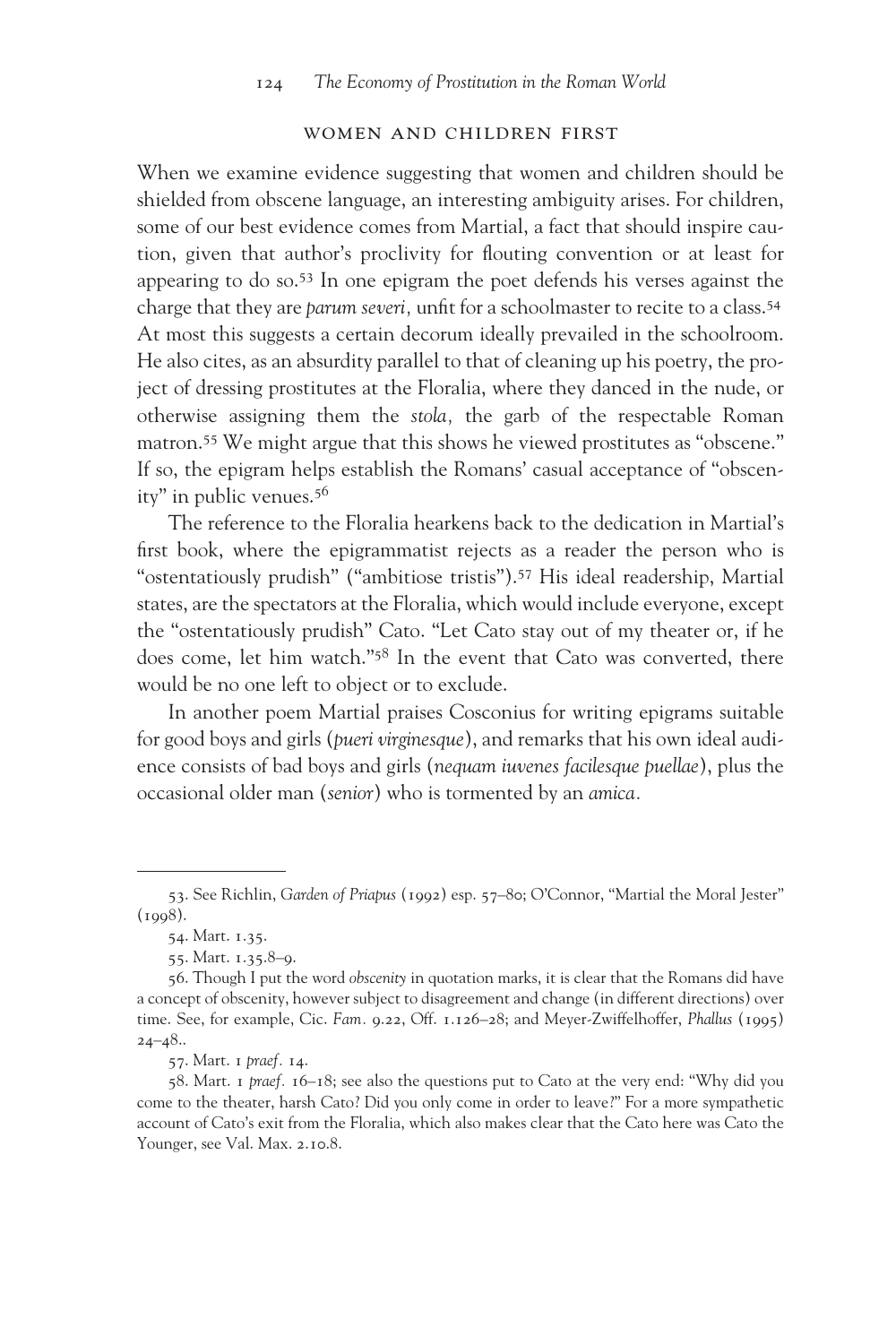Mart. 3.69.5–8:

Haec igitur nequam iuvenes facilesque puellae,

haec senior, sed quem torquet amica, legat.

at tua, Cosconi, venerandaque sanctaque verba

a pueris debent virginibusque legi.

*So let the boys gone bad and chicks who are easy read this stuff, plus the occasional older guy, if he's got a girlfriend doing him wrong . . . whereas your words, Cosconius, holy and to be hallowed as they are, ought to be read by the good boys, and the good girls.*

The terminology (*pueri,* etc.) denotes not strictly age, but moral character, though its reference to age is admittedly elastic.<sup>59</sup> The sarcasm is evident— Cosconius, ergo, does not really write Epigram at all—as is the debt to Ovid.

Martial dedicates his fifth book, after Domitian himself, to *matronae puerique virginesque*.<sup>60</sup> Here, in contrast to the first four books, is material the emperor can read without blushing. The compliment to Domitian's modesty should not mislead us.<sup>61</sup> If there was in fact a rule that children should not be exposed to obscenity, it most often, at least in the period from which derive our literary sources, was observed in the breach. In his Menippeans, Varro evidently has a speaker claim that the ancestors (*maiores*) removed *virgines* from wedding banquets to shield them from obscenity (*veneria vocabula*).<sup>62</sup> Whatever the truth of the claim about the usage of the *maiores,* the clear implication is that in Varro's day children were not so shielded. This helps explain the premise behind Seneca's argument that children cannot be guilty of *contumelia* ("insult," "outrage"), even when they use rather obscene language (*verba obsceniora*).63 They were hardly capable of speaking what they had never heard spoken. Confirmation comes from Quintilian, who complains of the impact on children of the obscene sights and sounds at dinner parties.<sup>64</sup>

<sup>59.</sup> On the chronological imprecision of Roman age-terminology and its moral aspect, see Eyben, *Restless Youth* (1993) esp. 5–41. On the sociology of Martial's postulated audience, see Cavallo, "Segni e voci" (2000) 264, with literature.

<sup>60.</sup> Mart. 5.2.

<sup>61.</sup> It is worth mentioning here Dio of Prusa's idealistic and unusual recommendation that the good emperor ban from Rome indecent dancing and singing as well as corrupting forms of music and even obscene language: *Or.* 2.55–56.

<sup>62.</sup> Varro *Men.* 9 Cèbe, with Cèbe, *Varron* 1 (1972) 56–57.

<sup>63.</sup> Sen. *Const.* 11.2.

<sup>64.</sup> Quint. *IO* 1.2.8.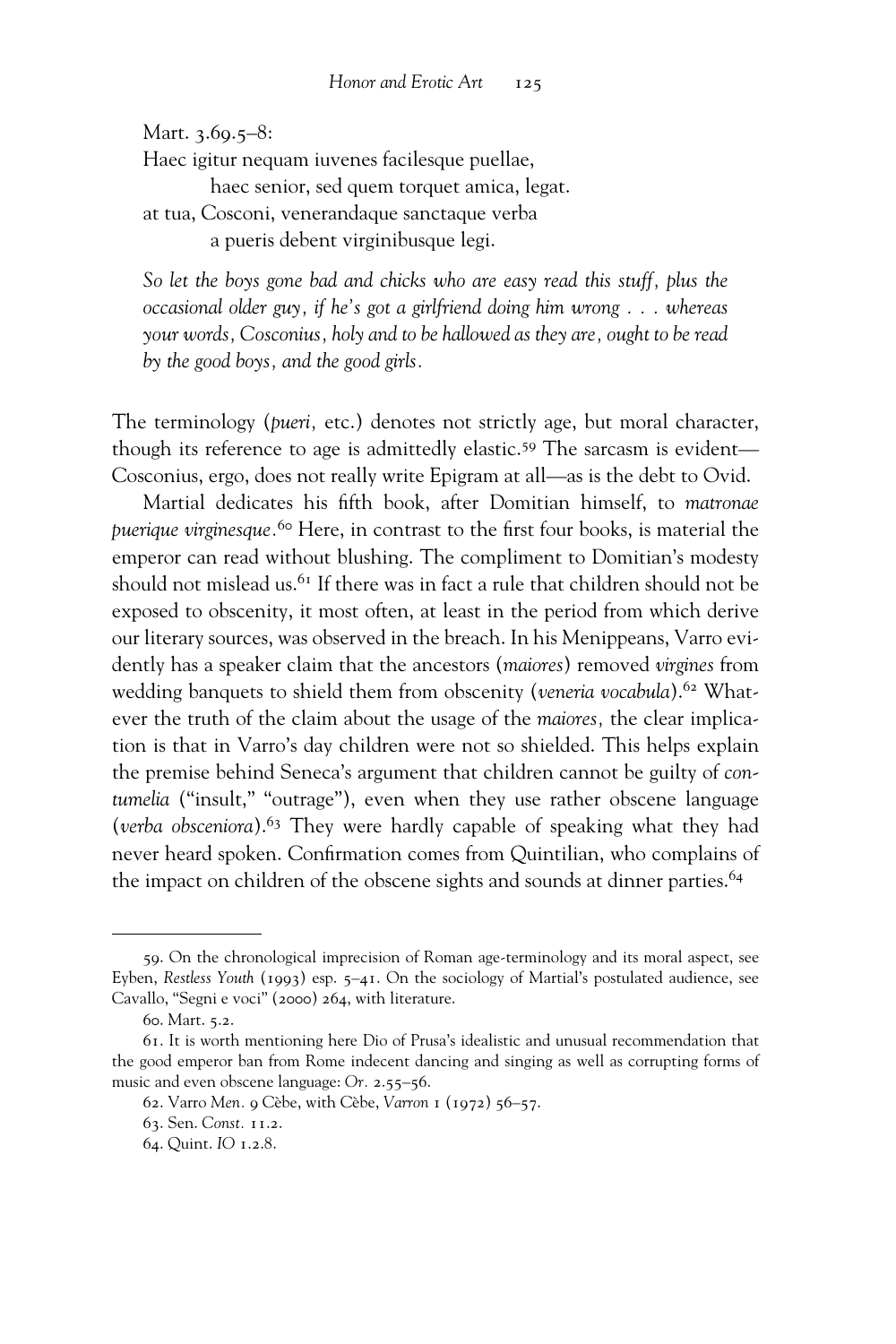Finally, there is the hilarious confusion of the grammarian Festus over the meaning of *sermo praetextatus.* Some of his authorities believe that the term refers to the idea that obscene speech (*obscenum verbum*) is inappropriate for the young (*praetextati*), while others connect it to the practice wherein boys (*pueri*), after laying aside their *togae praetextae,* launched obscenities (*obscena*) at wedding parties.<sup>65</sup> The evidence suggests that the second alternative is correct, and thus *praetextatus* can mean "obscene."66 The ritual role played by boys at weddings was matched by that of girls, who chanted obscenities at the festival of Anna Perenna on  $15$  March.<sup>67</sup> This nexus of ritual, youth, and obscenity was peculiarly Roman.68 What emerges from the evidence is that, if the ideal was that Roman children should be spared obscene language, this ideal was not shared by everyone and was rarely if ever respected in actual fact.

With adult women, the sense is even stronger that the ideal, if it existed at all, was often breached or even held up to ridicule.<sup>69</sup> Again, Martial is a chief witness. In his third book, we encounter two poems, the first of which warns the *matrona* against reading further in the book, and then undercuts the seriousness of the warning by predicting that the warning itself will provoke her to read with greater attention. The second poem goes on to scold the *matrona* for having acted in accordance with this prediction.<sup>70</sup> Between these two poems he berates Saufeia for being a willing sexual partner but refusing to bathe with him while she is nude or at any rate scantily clad.71 Of course he is constructing here not—or not only—his ideal bed and bath partner, but his ideal reader.

70. Mart. 3.68, 86, with Adams, *Latin Sexual Vocabulary* (1982) 217. For another view of the first poem, see Kardos, "*Vrbs*" (2001) 411. It is important not to be too earnest in reading Martial.

<sup>65.</sup> Festus 282–84L.

<sup>66.</sup> See Catull. 61, 62; Varro *Men.* 10 Cèbe, Iuv. 2.170; Suet. *Vesp.* 22; Gell. 9.10.4, with *OLD* s.h.v 3.

<sup>67.</sup> Ov. *Fasti* 3.675–76. For both boys and girls, see Adams, *Latin Sexual Vocabulary* (1982) 4–6.

<sup>68.</sup> See the remarks of Kleijwegt, "*Iuvenes*" (1994) 88–90. He cites Serv. *ad Georg.* 2.387 on the necessity for the role of the playful and obscene in the performance of the sacred.

<sup>69.</sup> For a statement of this convention, see the rule attributed to Romulus that nothing "shameful" ("aischron") be uttered in the presence of Roman women: Plut. *Rom.* 20.3. For what is possibly the earliest example preserved of the puncturing of this convention, see the fragment of Plautus's *Dyscolus* (fr. 68), which reads "Virgo sum: nondum didici nupta verba dicere": "I'm an unmarried girl: I haven't yet learned the discourse of a married woman [i.e., to talk dirty]." This interpretation must remain insecure because we lack the context of the remark, but the adjective *nuptus* does appear to correspond to *praetextatus* in the meaning of "obscene." If so, it implies that married women, like boys, were at home with obscene speech.

<sup>71.</sup> Mart. 3.72. On the problem of nude bathing, see above in the text and chap. 2.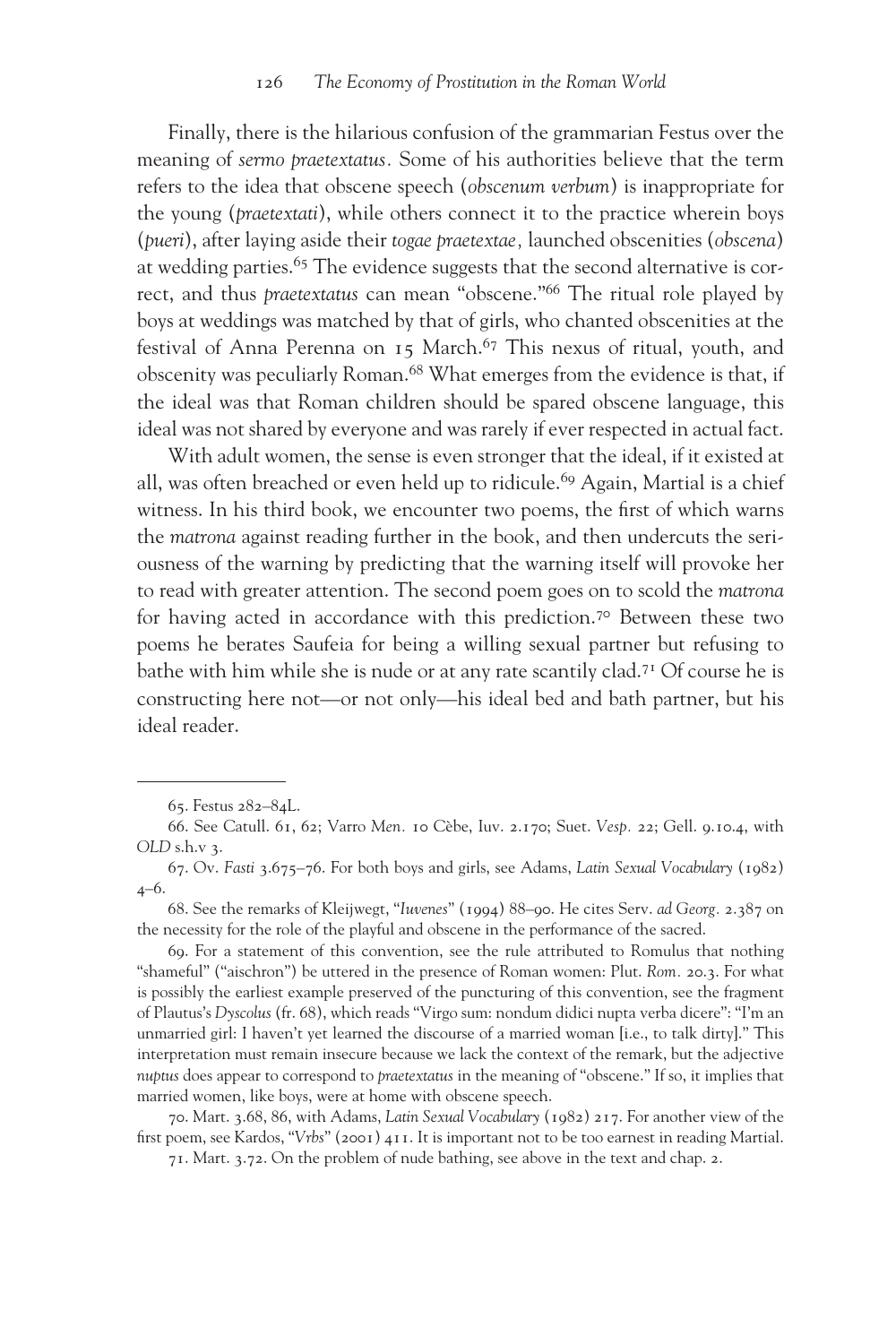Elsewhere Martial claims that upright readers of either gender will find his work sexually stimulating. Lucretia blushes at his poems in the presence of Brutus and puts them aside, but reads them in Brutus's absence.<sup>72</sup> "[Martial] writes with the attitude of one deliberately flouting conventional attitudes."73 He does this in order to define his poetry and its audience as sophisticated, or even edgy. Of course the readership Martial constructs for his work need not have coincided with its actual one, though Ovid's experience with the vogue his poetry enjoyed among women of respectable status discourages great pessimism on this score.

It is difficult to find a text that convincingly demonstrates respect for the convention that women should be shielded from obscenity, however. In a satire extolling modest dinner arrangements, Juvenal seems to attack the staging of erotic dances in front of wives reclining with their husbands, a spectacle, he suggests, that a person would be ashamed even to narrate in their presence.74 Unfortunately, the crucial lines are "certainly spurious."75

Augustine's criticism of the pagans for using obscene rituals to worship Cybele relies on the assumption that the actors would be ashamed to rehearse at home in the presence of their mothers what they recited publicly in the presence of a multitude of both sexes.76 Though the notion is somewhat at odds with the author's purpose, we are not far from Martial's intimation of ideal schoolroom decorum here. More importantly, the *public* manifestation of obscenity is guaranteed in the text. In a similar way, Augustine's choice of Scipio Nasica as a model of filial piety reaches far back into the past, as does Mar-

<sup>72.</sup> Mart. 11.16. See also 5.2 (above), 10.64 (Polla is asked to discount the sexual content of Martial's poems and read them anyway), 11.15 (is nicely ambiguous about whether Martial's poetry—or some of it at any rate—would be to the taste of Cato's wife and the *horribiles Sabinae*).

<sup>73.</sup> Adams, *Latin Sexual Vocabulary* (1982) 217, though I disagree with his point that Martial is a special case. See Meyer-Zwiffelhoffer, *Phallus* (1995) 60–61.

<sup>74.</sup> Iuv. 11.162–68.

<sup>75.</sup> Courtney, *Commentary on Juvenal* (1980) 510, on Iuv. 11.165–66. Ovid complains that respectable adults and children of both sexes attend the mimes, whose content is sexual and whose language is obscene: Ov. *Tr.* 2.497–516, with Adams, *Latin Sexual Vocabulary* (1982) 219. Ovid is at bottom concerned with his perception of Augustus's unfair treatment of him, however, and not with the corruption of morals. Cf. *Anth. Lat.* 683.19–20R, which assumes the attendance of women at mime performances.

<sup>76.</sup> Augustin. *Civ. Dei* 2.4–5 *CCSL* 47.37–38. Respectable women were also present at the Floralia's erotic stage show: Tert. *Spect.* 17 *CCSL* 1.242–43 (cf. Iuv. 6.249–50, which to my mind does not prove the point). As Tertullian describes it, the prostitutes on stage not only performed sexually but also solicited customers from the audience. On the festival, see Wiseman, "Games of Flora" (1999) whose informed speculation about the contents of the stage shows does not exclude the possibility of more explicit fare. Wiseman's description (at 196) of the "erotically charged flagellation spectacle" of the *Lupercalia* supports the general point made here.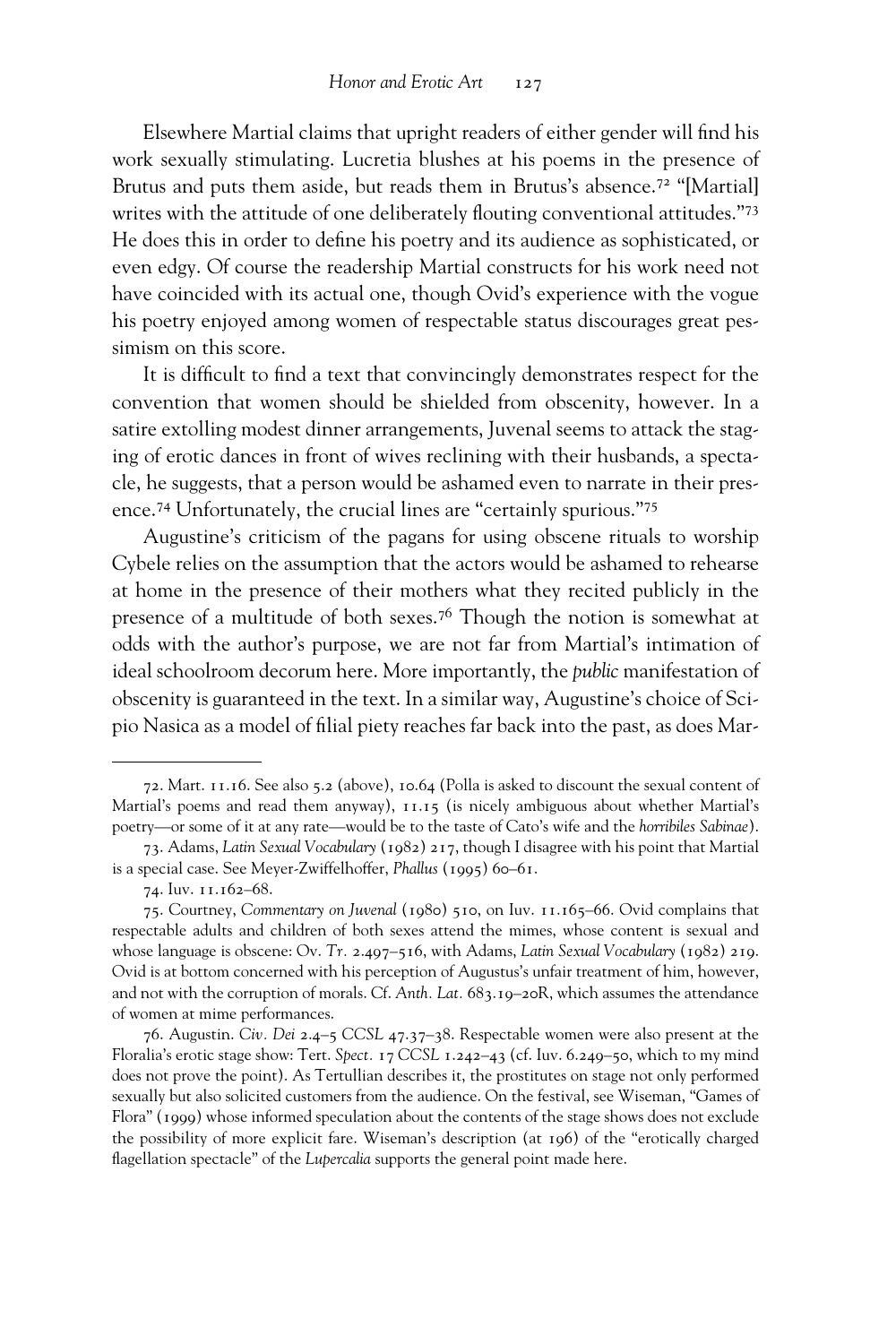tial's choice of Cato's wife and the Sabine women.77 Both authors imply through their selections of exemplary behavior that popular usage has not lived up to this standard for some time. A *Priapeum* has a warning to *matronae* to stay away, a warning that is ignored in much the same spirit as is Martial's warning reported above.<sup>78</sup> The reluctance of Terence's Chremes to utter the word *scortum* in the presence of a woman must also be a joke, since the word is frequently used in Comedy and prostitutes are often both seen and heard in this very public genre.79 Despite Ovid's self-interested and rather desperatesounding protestations concerning his own work,  $80$  it should surprise no one to learn that Roman women, and not just prostitutes, were avid consumers of pornography.81

The idea of shielding women and children from erotic representation is difficult to find even in works where we might expect to encounter it. The work of Pliny the Elder is an excellent example. He was an enthusiastic moralist who wrote extensively on Roman art.<sup>82</sup> One of the most charming and for the social historian at least—useful aspects of his *Natural History* is his moralizing tirades. These tirades are launched against everything and everyone from the size of contemporary slave households to the first person to cut marble and are evidently designed to look like spontaneous rants. When it comes

80. See Ov. *Tr.* 2.303–8, which I have discussed above in the text. It will be obvious that I do not mean to imply here that Ovid's work qualifies as pornography in any strict sense, though the difference ideally postulated, as well as the practical difficulty in distinguishing, between porn and serious literature may explain in large part its controversial nature. The *Ars Amatoria* presents itself, and was certainly regarded, as an erotic manual: see Cestius *apud* Sen. *Contr.* 3.7. As with viewers of erotic art, some readers of Ovid perhaps saw pornography where others saw a parody of porn.

81. On this subject, see the comments of De Martino, "Storia" (1996) 306–7, 311, 316–18. Illustrations were included in at least some manuals: De Martino, 318, 322. On the general availability of pornography and obscenity in Roman culture, see Horsfall, *Culture* (2003) 79–80.

82. Pliny devoted five books to art in his *Naturalis Historia*: 33 (metalwork: gold and silver), 34 (metalwork: copper and bronze), 35 (painting and pottery), 36 (marble), 37 (gems). On his moralism, see Wallace-Hadrill, "Pliny the Elder" (1990); Citroni Marchetti, *Plinio* (1991); Isager, *Pliny* (1991).

<sup>77.</sup> Mart. 11.15.

<sup>78.</sup> *Priap.* 8, with Mart. 11.15, 16. For other poems in the collection that advertise their transgression regarding obscenity, see *Priap.* 2, 29, 49.

<sup>79.</sup> Ter. *Heauton* 1041–42. The popularity of representations of prostitutes in Comedy might itself help refute the theory of zoning, unless one wishes to insist on a tidy distinction between art and life. Comedy is also not at all shy in alluding to bodily functions: see the list given by Krenkel, "Skopophilie" (1977) 623. Afranius's plays were supposed to be particularly explicit: Auson. *Epigr.* 79.4; cf. Cic. *Fam.* 9.22.1.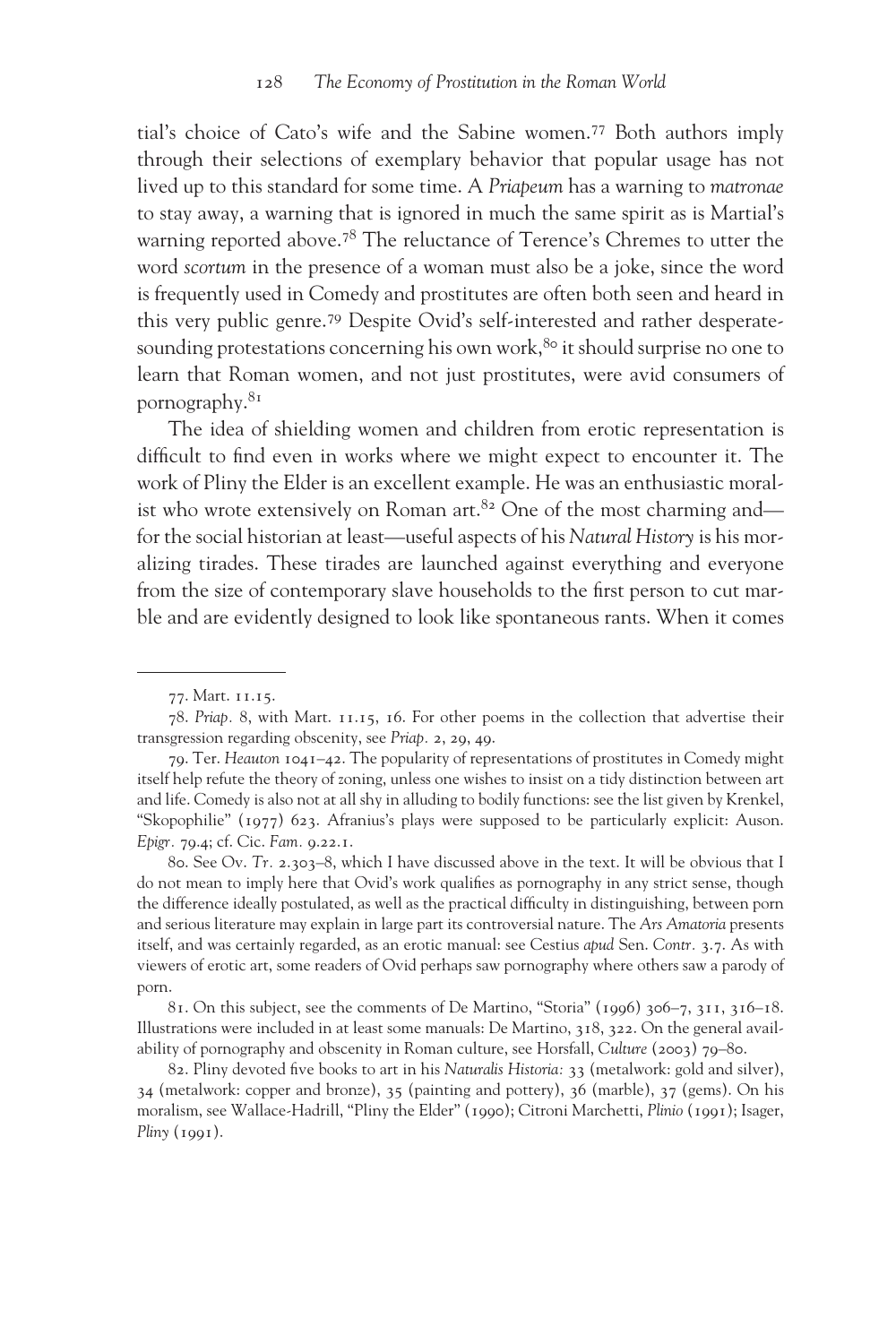to condemnations of erotic art, however, the naturalist is a severe disappointment.

Pliny passes over most nude, or scantily clad, representations of males or females, especially depictions of Venus, without comment.<sup>83</sup> In a couple of cases, he even lavishly praises a statue of this goddess shown without clothing.84 One of his very rare attacks on erotic art occurs in the context of a denunciation of greed and gold:

## Plin. *NH* 33.4–5:

Accessit ars picturae, et aurum argentumque caelando carius fecimus. didicit homo naturam provocare. auxere et artem vitiorum inritamenta; in poculis libidines caelare iuvit ac per obscenitates bibere. abiecta deinde sunt haec ac sordere coepere, ut auri argentique nimium fuit.

*Added to this was the art of painting, and we raised the value of gold and silver through engraving. Mankind learned to challenge nature. Stimulants to misbehavior also enhanced the art. It has been popular to engrave erotic subjects on drinking-cups and drink right through scenes of explicit sex. Afterwards these were tossed away and considered to be of little value, when there was a surplus of gold and silver.* 

Sexually explicit scenes on drinking cups raised their value, already high because of the materials, gold and silver, used in their manufacture.<sup>85</sup> Pliny assumes that at least some people found the art on these cups to be sexually stimulating ("vitiorum inritamenta"), but not, evidently, indefinitely so. When the value of the materials dropped through oversupply, the value added by the erotic decoration vanished entirely. Pliny seems to imply here that familiarity with such artistic representation bred tedium.

<sup>83.</sup> Plin. *NH* 34.60, 35.58, 35.64, 35.91, 36.16.

<sup>84.</sup> Pliny praises, for instance, the famous Cnidian Aphrodite by Praxiteles: Plin. *NH* 36.20–21. He notes (at 21) "it is equally praiseworthy from every viewpoint" ("nec minor ex quacumque parte admiratio est"). But later he asserts that the statue of this goddess by Scopas is superior: 36.26.

<sup>85.</sup> Perhaps the most famous example of the kind of drinking cup Pliny talks about is the Warren Cup. For a discussion, with other pertinent examples, see Clarke, *Looking at Lovemaking* (1998) 61–72. Elagabalus is said to have extended the principle broadly: *HA Elag.* 19.3. Compare the penis-shaped drinking vessels mentioned previously in this chapter, which are not precisely relevant here because they are made of glass.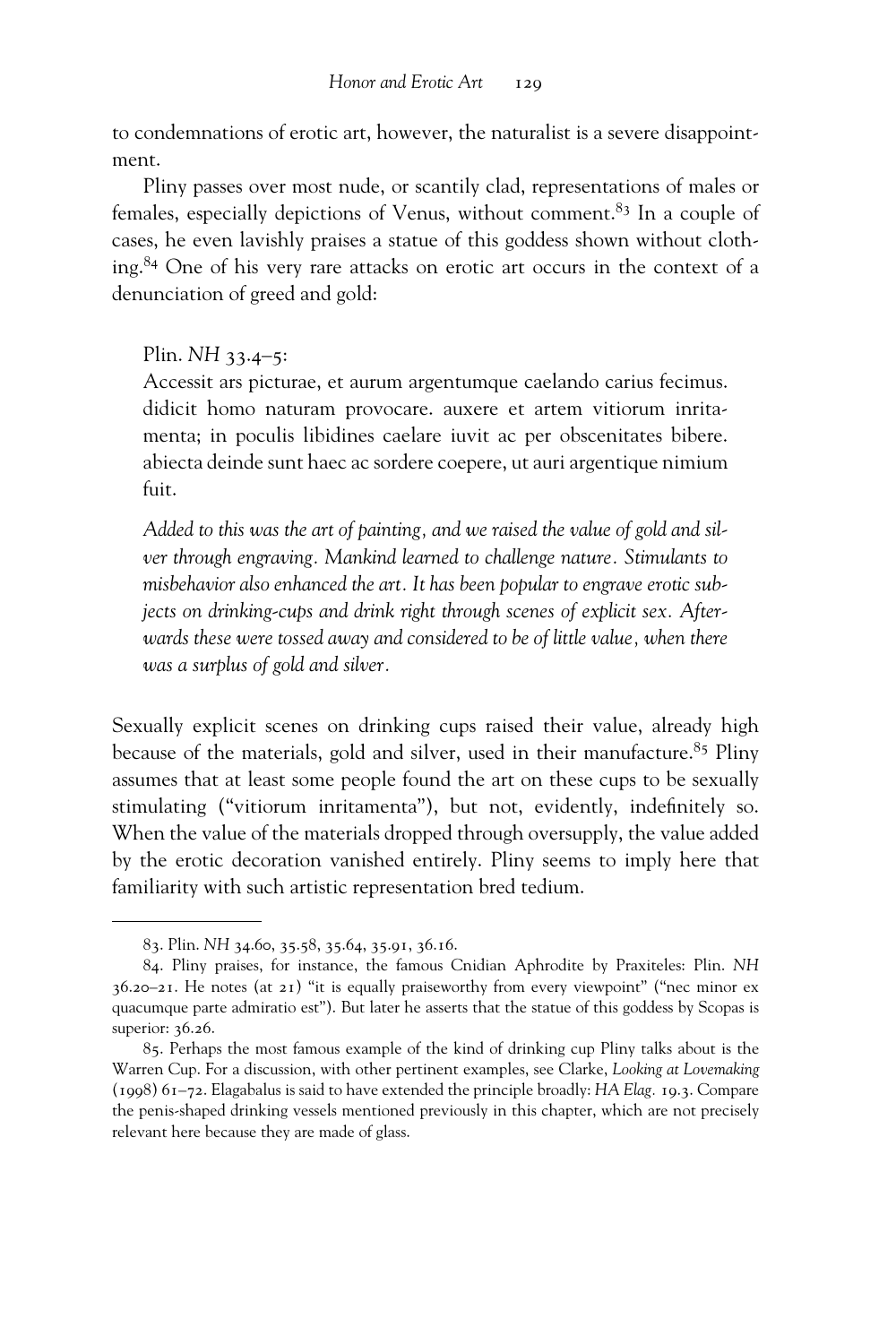Pliny does offer much better evidence than Propertius for genuine moral sensitivity over the impact of erotic art on the viewer. In any case, there is not a word here about women and children and whether their morals in particular might be affected by art of this kind. In fact, it is rather curious how the emphasis of his criticism falls on the use to which the object is put. One wonders whether the cups would have elicited any comment at all if they had been simply admired for their subject matter and not used for consuming (we may assume) wine. A similar point holds for another passage where Pliny criticizes representations of adultery on drinking cups in the context of a denunciation of the ill-effects of inebriation.<sup>86</sup> Beyond this, Pliny stresses the irony in the fact that the erotica enhanced the value of the cups when the price of gold and silver was high but could not do so when the price fell. This observation is clearly tied to the author's discourse on the proper use of nature's resources versus waste and extravagance. The two passages I have just mentioned each provided an opening for a rhetorical rant on the ill-effects of sexual subject matter on consumers of art, but Pliny chose not to proceed in that direction.<sup>87</sup>

Pliny records Nero's devotion to a small statuette of an Amazon, 88 and Tiberius's passion for the Apoxyomenos of Lysippus, which was so great that he moved it from its post in front of the Baths of Agrippa to his bedroom, causing a public outcry that compelled him to return it.<sup>89</sup> He also mentions Caligula's unsuccessful attempt, motivated by lust, to remove nude paintings of Atalanta and Helen from the wall of a collapsed temple at Lanuvium.90 These examples further show Pliny was aware that some examples of erotic art could prove sexually stimulating to some viewers, an observation that mostly passes without comment, aside from a couple of very mild indications that for Pliny having sex with a statue was not an appropriate aesthetic response to fine art.91

<sup>86.</sup> Plin. *NH* 14.140: "... quae vasa adulteriis caelata, tamquam per se parum doceat libidines temulentia!" (". . . the vessels engraved with representations of adultery, as though drunkenness by itself were not enough to teach lustful behavior!"). Again, Pliny focuses on the connection between erotica and the consumption of alcohol. Adultery was a form of sexual behavior many Romans found objectionable and was illegal in Pliny's day (unless the word "adulteriis" is meant more generally in this passage). Here, too, there is no mention of women and children as objects of particular concern.

<sup>87.</sup> At *NH* 33.150 Pliny criticizes Gaius Marius for drinking out of Dionysiac tankards, but the point here is to contrast the general's humble beginnings with his divine, or quasi divine, aspirations.

<sup>88.</sup> Plin. *NH* 34.82.

<sup>89.</sup> Plin. *NH* 34.62.

<sup>90.</sup> Plin. *NH* 35.18.

<sup>91.</sup> See Plin. *NH* 36.21 (on the Aphrodite of Cnidos by Praxiteles), 36.22 (on a naked Cupid at Parium, again by Praxiteles).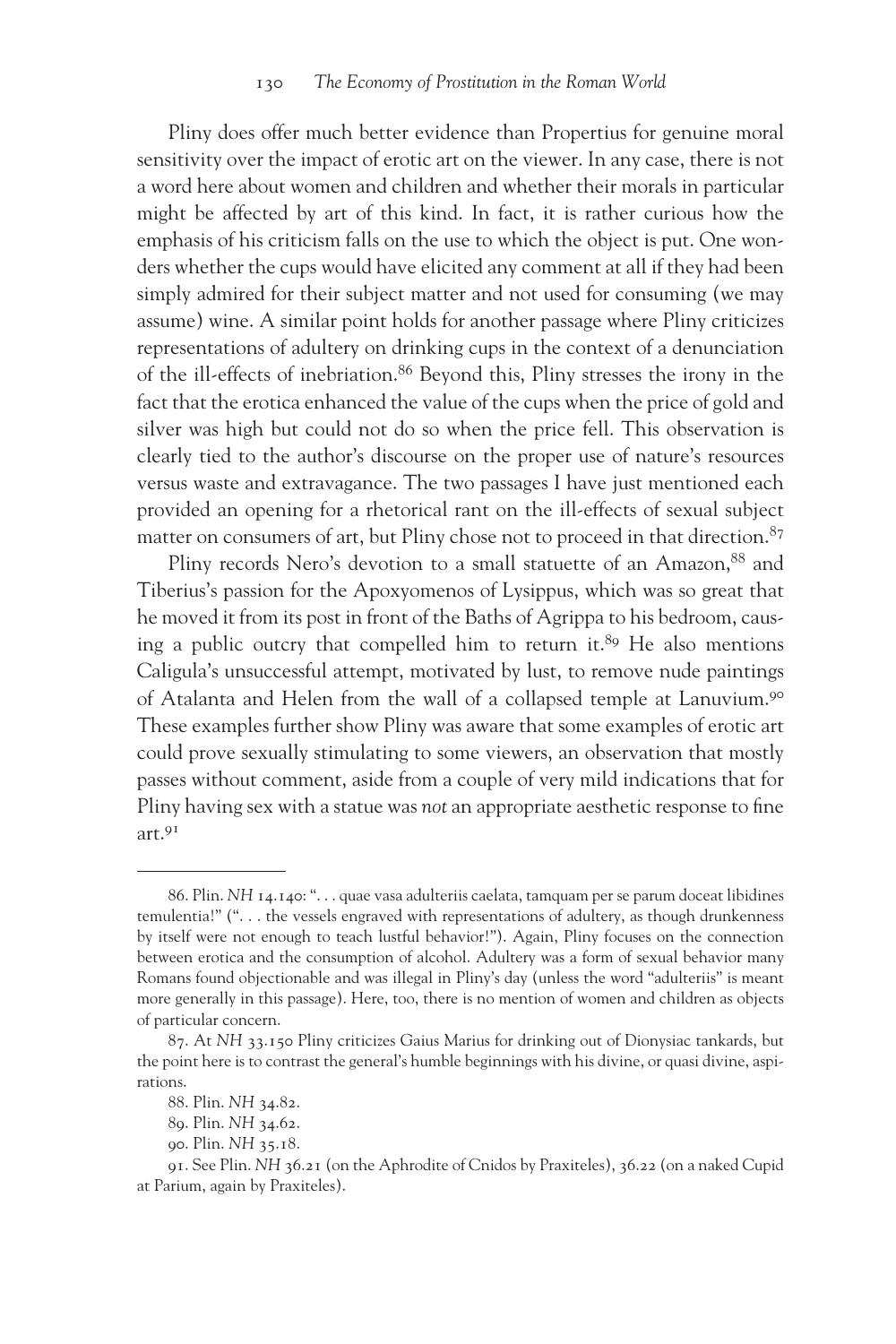Beyond this, there are instances where Pliny seems to criticize the creators of erotic art. After recording the achievements of the great Greek painter Parrhasius, he notes that "he also painted erotic subjects on miniature panels, finding recreation in this sort of immodest amusement."<sup>92</sup> The sense here is that Parrhasius's interest in this genre was incommensurate with his talents. "Immodest" (*petulans*) is a moral reproof, though it is not any stronger, nor any more relevant to our concerns, than Pliny's criticism of erotic art on drinking cups. Here the writing is so breezy it almost amounts to mere description, as opposed to severe moral condemnation.93

Finally there is the case of the well-known, late-Republican painter Arellius, who was notorious for having prejudiced his work by repeatedly representing his mistress of the moment in it.94 Ostensibly he was rendering the images of goddesses, but in actual fact he was painting the portraits of his girlfriends. Therefore his painting contains a number of, as Pliny puts it, "sluts" (*scorta*).95 Pliny's criticism of Arellius is severe in that he strongly implies Arellius prostituted his art by acting as a mediator for his girlfriends precisely in the way a pimp does for his prostitutes ("*lenocinans*" has a marvelous double sense here)<sup>96</sup>—but also by representing them in a way that was at odds with their moral status. Erotic art is not even in question here, and one has the sense that Pliny uses a relatively high standard to judge Arellius, given that he lightly criticizes Greek artists who relied on mistresses and/or actual prostitutes as models for their work, if he criticizes them at all.97

Pliny seems to have taken erotic art by and large for granted. He may be drawing a distinction between nude representations of the human form, which might rise to the level of great art, and scenes of explicit lovemaking, which were unworthy of great artists, or portraits of promiscuous women, which were unworthy of great *Roman* artists. He also objects to sexual content on objects like drinking cups. But we should not view that distinction as too significant, since Pliny accepted that both types of erotic art might summon forth a sexual response in the viewer. In regard to the impact of this subject matter on women and children, Pliny utters not a word.

<sup>92.</sup> Plin. *NH* 35.72: "Pinxit et minoribus tabellis libidines, eo genere petulantis ioci se reficiens."

<sup>93.</sup> See also Plin. *NH* 35.110, where he describes a painting by Nicomachus of three Sileni engaged in a *comissatio* as *lascivia.*

<sup>94.</sup> Plin. *NH* 35.119.

<sup>95. &</sup>quot;*Scorta*" need not refer to professional prostitutes, but simply to women deemed promiscuous: Adams, "Words" (1983) 321–24.

<sup>96.</sup> *Lenocinor* is more commonly used in its transferred sense of "serve the interests of" *vel sim.:* see *L & S, OLD* s.h.v.

<sup>97.</sup> See Plin. *NH* 34.70, 72, 35.86; cf. 35.64.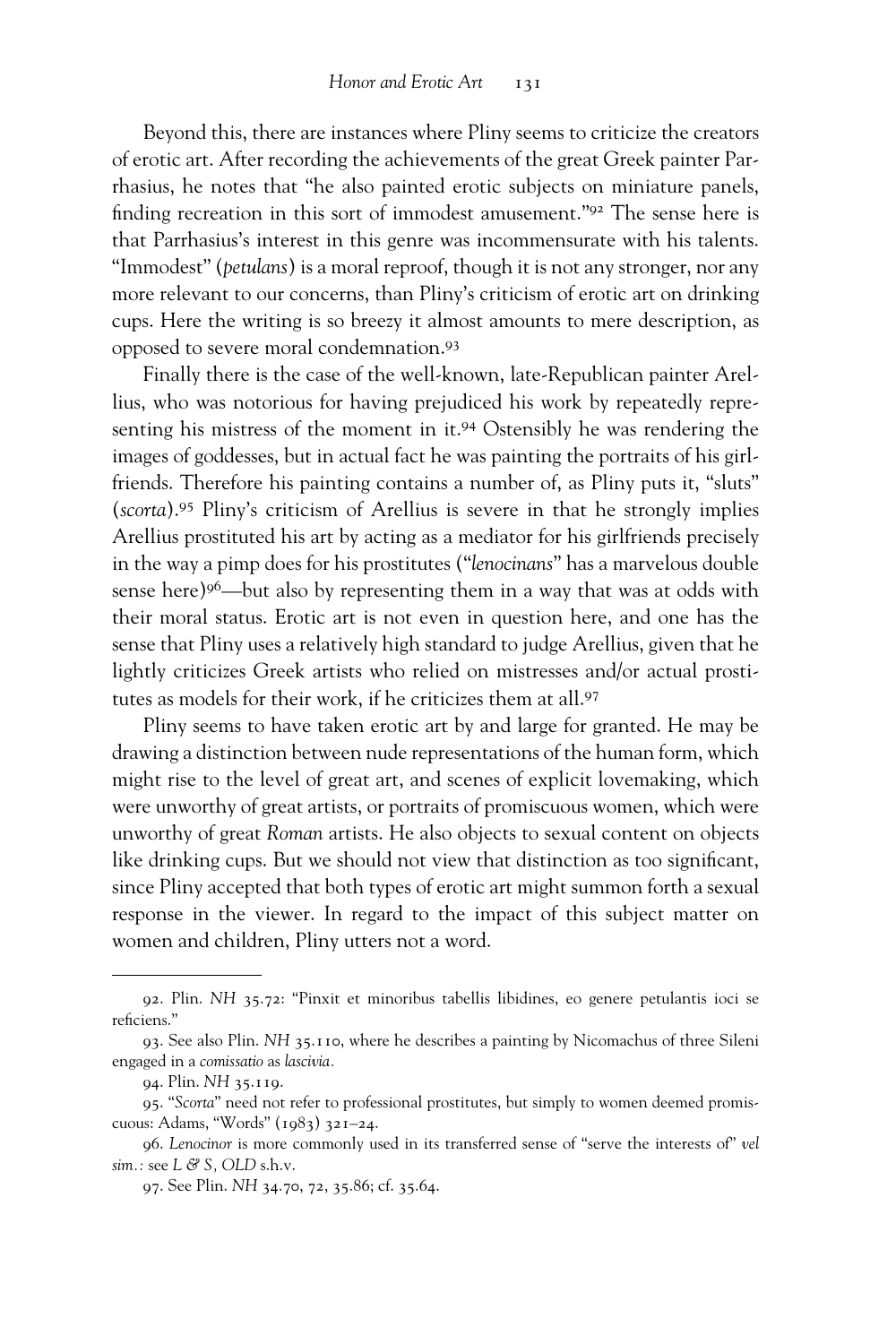Pliny's concerns seem to lie elsewhere. When he has occasion to complain of painting in Roman bedrooms, he speaks of representations of mountains supplemented by paint applied to marble.<sup>98</sup> His silence on the subject of sexual representation is most striking in light of the copious numbers of erotic paintings brought to light at Pompeii. Pliny the Elder would have been writing his *Natural History* just as all but the very last of the last erotic paintings were going up on the walls of Pompeii.99

The practice of flouting conventional attitudes implies that such attitudes exist, but it is very difficult in light of the evidence to grasp exactly what these were, how strongly they were held, and by whom. We are left to speculate that some Romans felt that exposing children and even adult women to obscene and/or pornographic language and other forms of representation was a breach of decorum—without the graver implications even this much might perhaps have in a Christianized society permeated by the concept of sin—and complained that this convention was rarely if ever observed in their own day. They might have gone on to contrast the usage of the *maiores* with conditions perceived to prevail in their own day, as any Roman moralist—or someone lampooning a Roman moralist—would do almost reflexively. Other Romans were presumably indifferent at best to such appeals, and yet others, we may imagine, were utter hypocrites about such matters.

If persuasive, such speculation may help reveal what a complex society Rome was in the early Principate; it hardly reflected the monolithic, linearevolutionary model that many historians—encouraged in no small measure by the Romans themselves—have favored. As we shall see in chapter 5, there were no laws that repressed offenses against public decency per se. Hence, it is difficult to see how the impetus to zone prostitution might have developed out of such a set of social values and practices as discussed in this chapter.

Finally, there is an important theoretical distinction to draw between the location of erotic art in the Roman city and that of prostitution. The motivation behind the latter was, as I argue, largely economic, while the former was presumably dictated overall by moral and aesthetic considerations. The current state of the question regarding erotic art, however, suggests the truth of this last point in the positive sense that there are few perceptible limits on its location. This does not mean that the placement of erotic art was random, any

<sup>98.</sup> Plin. *NH* 35.2–3.

<sup>99.</sup> The dedication of the work to Titus the son of Vespasian dates to a.d. 77: see Plin. *NH Praef.* 3.